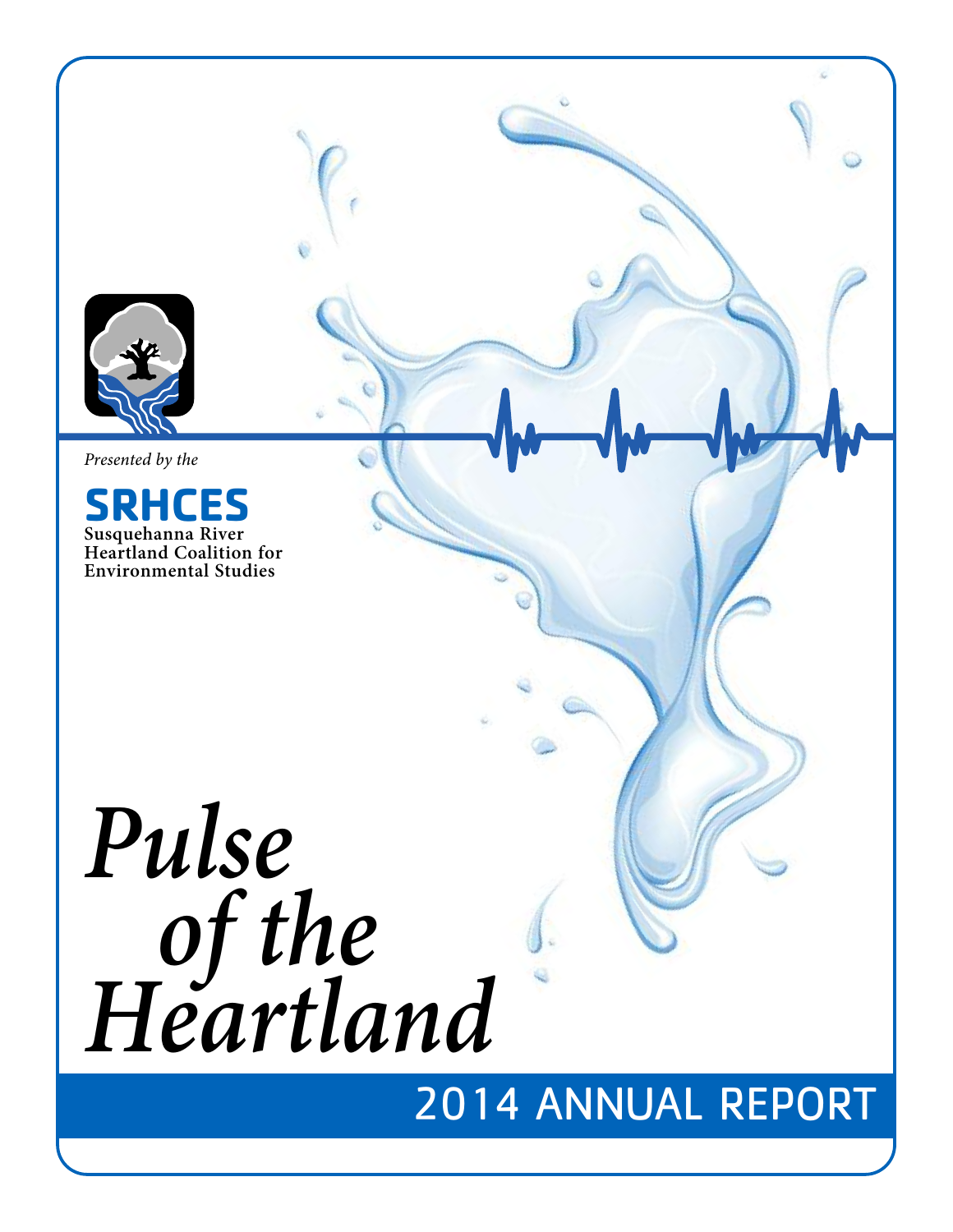The Susquehanna River, and its watershed, define the quality of life for all who live, work and play within its boundaries. Arguably this region's most important asset it provides half of the fresh water that reaches the Chesapeake Bay. Its influence extends beyond Pennsylvania to the lives of many within the Chesapeake Bay area.

In recognition of this tremendous asset, six regional colleges and universities joined other partners, including Geisinger Health

System, Northcentral Pennsylvania Conservancy, the Forum for Pennsylvania's Heartland and

SEDA-COG, to work with state agencies and Chesapeake Bay affiliates to form the **Susquehanna River Heartland Coalition for Environmental Studies** (**SRHCES**). Through the Coalition, the faculty, students and staff's impressive talents are engaged to study and monitor environmental issues

within the watershed. Additional promotion and support for this effort have come from sponsors such as Sunbury Broadcasting Co., The Daily Item, the Foundation for Pennsylvania Watersheds and the Degenstein Foundation.

SRHCES's members meet monthly to discuss individual research projects, opportunities for



For more information about SRHCES, please visit www.SRHCES.org.

collaboration, and the issues faced in their research. These meetings provide a forum to not only share information, but to also discuss partnerships.

SRHCES has been meeting for a number of years now. The summer work with interns from the various member colleges and universities has allowed the man-power necessary for the SRHCES members to take on a variety of research projects, as well as provided those students with invaluable field experience.

One thing we did this year was contact some of the interns from the past to find out what they're

> doing now, and how their internship with a SRHCES member helped prepare them for their career. Some of these former students are working for consulting firms, others have gone on to pursue advanced degrees, while others are now working for state agencies and commissions to study

water quality.

We hope you enjoy the updates on the scientists' work and research related to the Susquehanna River and the terrestrial habitat along its banks.

We've also included updates from our partners at Geisinger Environmental Health Institute and Sunbury Broadcasting.



MAP COURTESY OF JEFF BRUNSKILL, DEPARTMENT OF GEOGRAPHY & GEOSCIENCES, BLOOMSBURG UNIVERSITY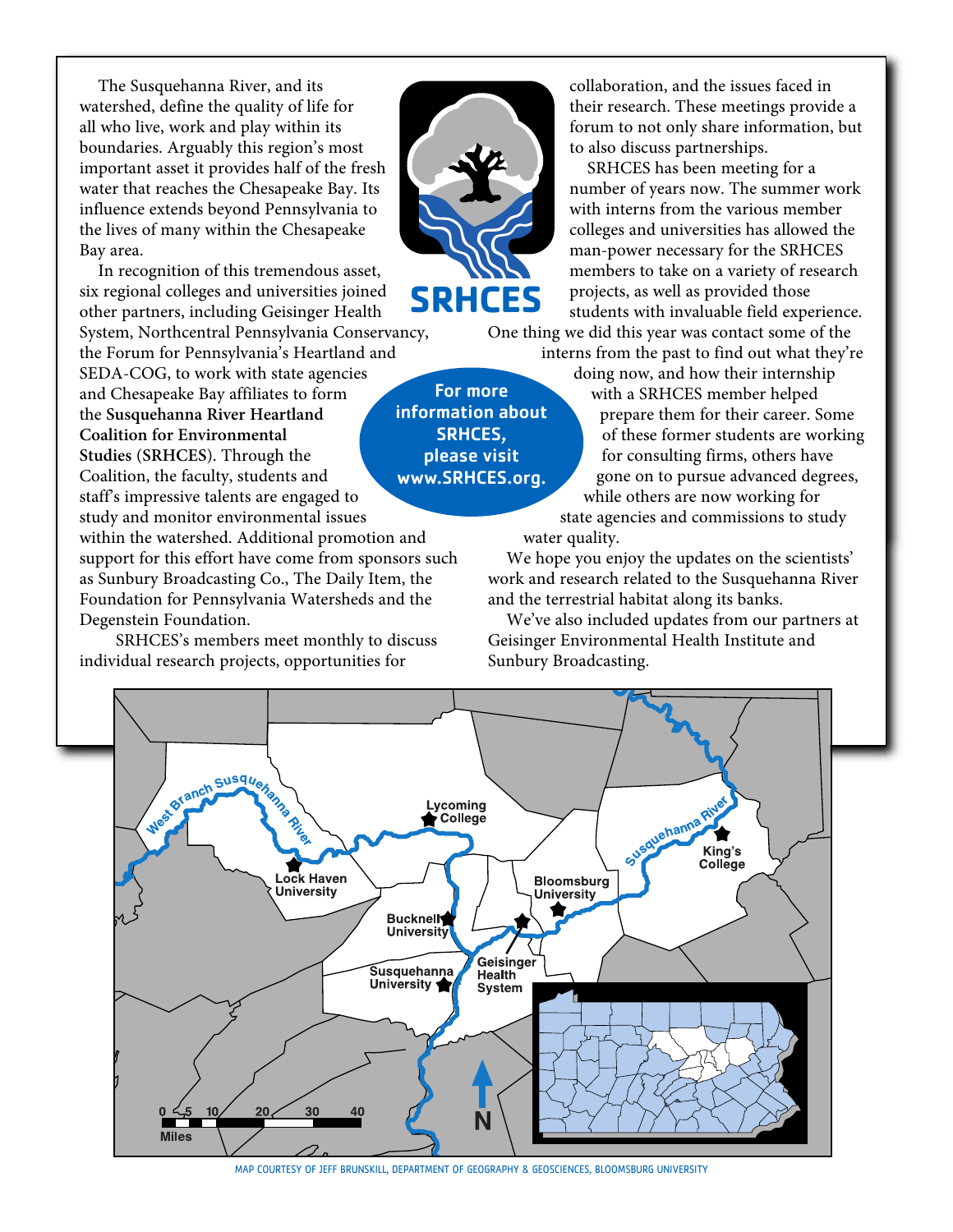# *Monitoring the Susquehanna*

### **Dr. Jonathan Niles Director**

### **Mike Bilger**

Aquatic Research Assistant

### Susquehanna University's RK Mellon, Freshwater Research Initiative



Dr. Niles has four projects this summer. He and other researchers at Susquehanna University are working to start the three year Freshwater Research Initiative funded by a \$2.25 million dollar grant from the RK Mellon Foundation.

The first project Dr. Niles and his lab are continuing is their work with the Pennsylvania Fish and Boat Commission on the Unassessed Waters Initiative. Since beginning on the project in 2011, Dr. Niles and his team have assessed 340 total streams and documented the presence of trout in 205 of the previously unassessed streams. This year, they plan to assess another 150 named and un-named tributaries for brook and brown trout this summer. Dr. Niles is focusing on un-named tributaries in Schrader Creek in Bradford County, and Loyalsock Creek in Sullivan and Lycoming Counties as previous research has shown 50% of the un-named tributaries contain trout. Dr. Niles is also studying how Marcellus shale geological formation may affect trout streams in Pennsylvania highlands.

Dr. Niles is also working with Mike Bilger in stream assessments. Mike Bilger was recently named a full-time researcher at Susquehanna University and is working in cooperation with Dr. Niles under the RK Mellon Foundation. His project involves deploying rock baskets in the Susquehanna River Basin to look at water quality, algae populations, and macroinvertebrates. Mike Bilger is also continuing his work with the Snyder County Conservation District to put together an Ecology Day for local citizens which allows the general public to collect their own water samples, macroinvertebrates, and fish from demonstration tanks. He is also continuing his investigation into the spread and importance of crayfish in the river systems.

Another project Dr. Niles' lab is working on is in cooperation with Loyalsock Creek Watershed Association, Trout Unlimited, and Loyalsock State Forest to examine how sedimentation from culvert replacement and road reconstruction on gravel roads following flooding devastation caused by Hurricane Irene and Tropical Storm Lee may be impacting



*Dr. Niles' student interns electro-fishing in a stream for wild trout populations.*

recovery of trout populations in Loyalsock Creek. Once problem locations have been determined, Dr. Niles will work with stakeholder groups to best determine restoration efforts that might be possible and most cost effective. Through this process they will leverage available restoration funds to begin implementation of targeted restoration efforts of gravel roadways and culverts within the watershed.

The third project Dr. Niles is working on is a long-term headwater stream assessment of brook trout populations and benthic macroinvertebrates. The project assesses the regional food web and biotic response to flooding and suggests ways biotic communities recover and restructure themselves to pre-flooding conditions. Data about benthic macroinvertebrates, fish populations, and diet was collected from 30 streams within Loyalsock Creek in 2012 and 2013. Data collected shows stabilization of benthic communities approximately 1 year post flood. Data collected from 2014 on brook trout populations shows that streams are recovering back to pre-flood

population levels, but there are still differences in the age structure.

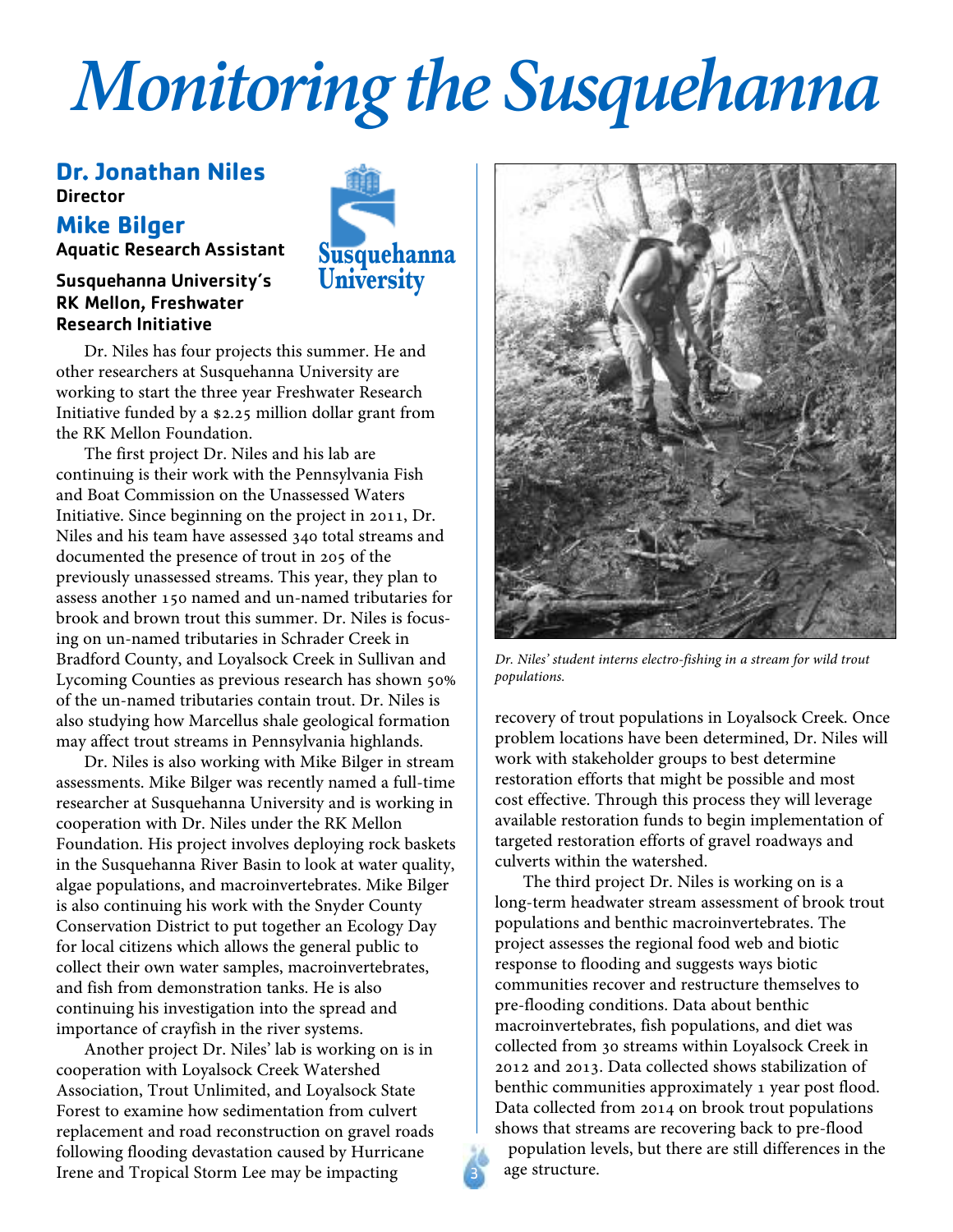The final project Dr. Niles is involved with this summer is a study of smallmouth bass movement dynamics. Partnered with Penn State and the Pennsylvania Fish and Boat Commission, the goal of the study is to quantify seasonal movement and thermal habitat use of smallmouth bass in the West Branch Susquehanna. They are evaluating movement in conjunction with water quality to inform future fish health and disease work on the Susquehanna.

### **Jeff Newman**

### Associate Professor of Biology Lycoming College



Dr. Jeff Newman is one of the collaborators working with Geoff Smith (PFBC) and Vicki Blazer (USGS) on the health issues of

smallmouth bass. Dr. Newman and his students are studying viruses and bacteria that may be the cause.

Often in DNA work, researchers will look just at specific genes. For this project, however, the researchers

want to sequence the whole genome. Dr. Newman explained that the whole genome would be somewhere between 100,000 and 150,000 letters (G, A, T, and C) long. This requires more DNA which is part of the reason for allowing the viruses to grow and reproduce.

Lycoming College students Shannon Pipes and Samantha Stropko are working with Dr. Newman on the project. The students are continuing to work on preparing the samples for sequencing.

Deoxyribonucleic acid, or DNA, is a molecule that holds genetic instructions used by all known living organisms and many viruses to guide development and functioning. There are four nucleobases that form DNA. Each nucleobase is represented by a single letter, G, A, T, or C.

The bacterial samples Dr. Newman is processing are collected from live fish. Smith transported the fish to

The DNA sequencing is being done through GCAT-SEEK (gcat-seek.org). This is a National Science Foundation funded research collaboration network that allows researchers to share technology and knowledge.

Lycoming College in water filled coolers. Dr. Newman and his students then swabbed the lesions on the fish to collect bacteria. The matter collected by the swabs were transferred to petri dishes and allowed to grow.

Where viruses have the G, A, T, and C in 100,000 to 150,000 letter long sequences, bacteria sequences are

4

3,000,000 to 6,000,000 letters long. Every type of organism has a specific gene called 16S rRNA and the sequence of that gene alone often is sufficient to identify that organism. For the bacterial side of the project, Dr. Newman and the students isolate the unique gene sequence and analyze it to identify the specific bacteria.

Lycoming College students Hannah Morrisette and Miranda Giraldo are working with Dr. Newman on the bacterial research along with high school students Joe Dinsmore and Sydney Blosser.

The crews are still working to prepare samples, and Dr. Newman is confident analysis will be completed this Fall.

### **Dr. Benjamin Hayes** Director, Susquehanna River Initiative Bucknell University



Dr. Benjamin Hayes directs the Watershed Sciences and Engineering (WSE) program at Bucknell University and helps faculty and students on a number of projects in the Susquehanna watershed. He continues to work closely with Bucknell aquatic ecologist Sean Reese to oversee a network of instruments used to monitor flow and water quality conditions in the River and several tributaries. He continues to organize the annual Susquehanna River Symposium, which this year is entitled "Science and the River" and will be held November 21 and 22 at the Elaine Langone Center.

Ben provides fluvial geomorphology expertise to the University's stream restoration project on Miller Run, and spent several weeks in May and June drilling test borings and installing a network of monitoring wells, stream gages, and weather station. The rest of the summer he helped various WSE students and faculty with their field work, including Erin Cox and Tucker Cottrell, both Civil and Environmental Engineering students under the direction Dr. Jessica T. Newlin who are studying river temperature and bedforms, and Madeline Dulac, a geology student under the direction of Dr. R. Craig Kochel, who is developing a stream restoration and conservation plan for the middle and lower reaches of Miller Run.

Ben also helps the Merrill W. Linn Land and Waterways Conservancy monitor a large palustrine wetland near Montandon, PA and serves as Vice President of the north-central region of Pennsylvania Trout Unlimited, where he works with 13 TU chapters actively involved in conservation and restoration efforts throughout central Pennsylvania.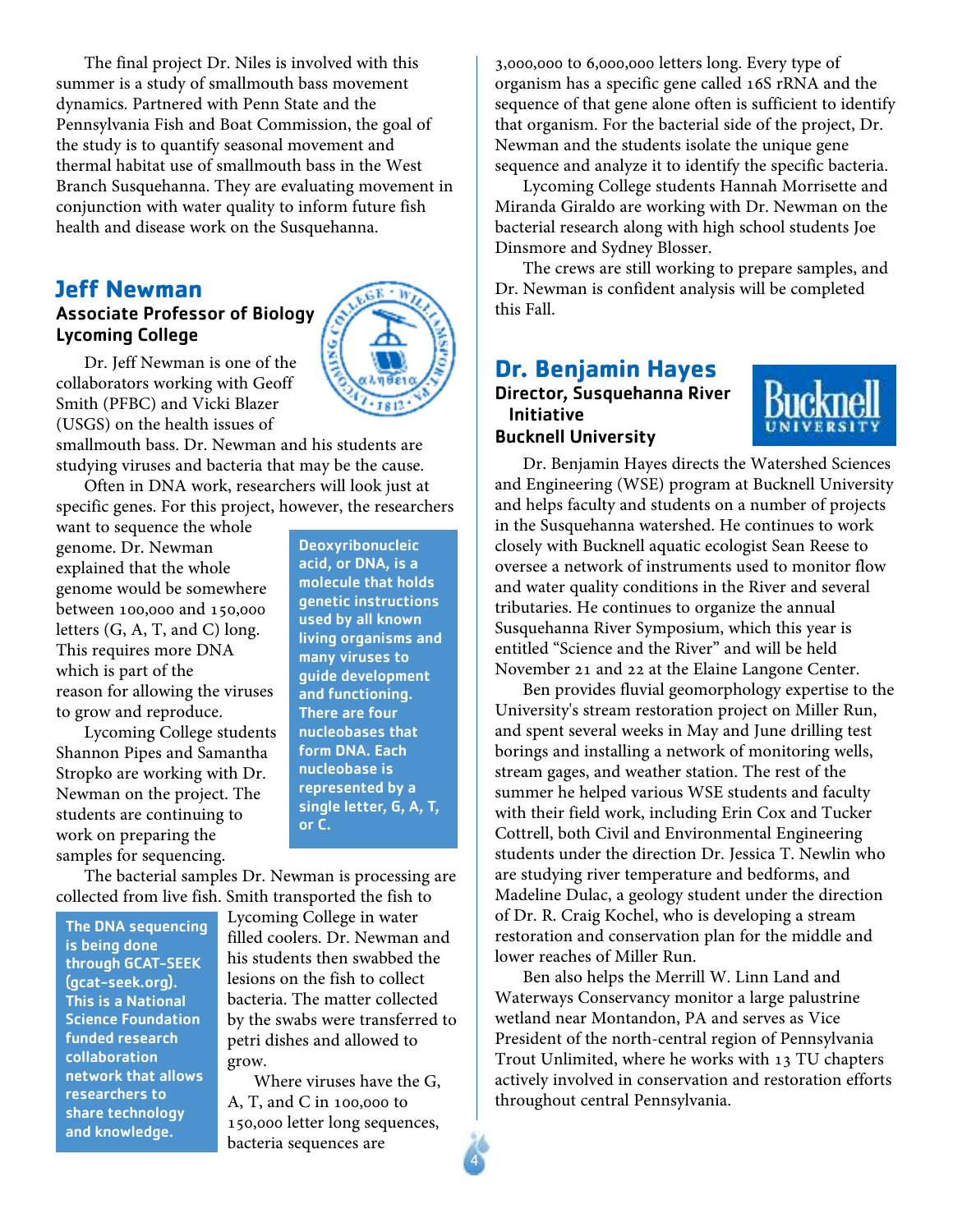### **Dr. Chris Hallen**

### Professor, Department of Chemistry and Biochemistry Bloomsburg University

Dr. Hallen has two student projects this summer. The first project is headed by student

Chris, who is taking water chemistry from headwater streams in Fishing Creek and comparing them to baseline data from 2008 to detect any impacts that may be a results from the natural gas pads created in the area for Marcellus shale drilling. The water samples are taken back to the lab and tested for different ion content. The samples are usually tested for 13 different types of metals; cations such as sodium, lithium, and ammonia and anions such as sulfates and phosphates. This research is important in understanding the impacts, if any, of Marcellus shale drilling on headwater streams for future management practices.

**UNIVERSIT** 

Shelby, Dr. Hallen's second intern, is working on taking creating baseline data sets for Shumann's, Beech, and Soan's ponds in Sullivan County by taking water chemistry at each site. These ponds are in locations close to future gas pads; by creating the baseline data, researchers will be able to detect impacts, if any, from gas pads by looking at changes in water chemistry before and after installation.





*Dr. Rier and his summer intern processing biofilm collected from rocks in a headwater stream.*

### **Dr. Steven Rier** Associate Professor of **Biology** Bloomsburg University



Dr. Rier is continuing his research on how phosphorus pulses impact algae growth. Last year, Dr. Rier and his intern created artificial stream channels and manipulated the amount of phosphorus in the water to see how the algae reacted to different phosphorus pulses. This year, Dr. Rier is interested in looking at how algae stores phosphorus after storms and how much is needed before an algae bloom. He is also interested in why and how fast an algae bloom spreads and what other nutrients are being taken in by the algae.

Dr. Rier has been sampling pristine headwaters in State Game Land 13 and Fishing Creek to determine phosphorus levels before and after storms. Rocks in assessed streams were scraped, and their contents were taken back to the lab for further testing. He is also taking water chemistry at sampling sites to determine if any other chemicals affect algae blooms. By identifying how much phosphorus is stored prior to an bloom, Dr. Rier hopes to be able to identify streams susceptible to algae blooms before the event occurs.

### **Why is phosphorous is bad for streams?**

High phosphorous concentrations in streams lead to algae blooms. Algae blooms are bad for stream health because they cover the surface of the water, preventing light from penetration to the river beds. This event also lowers the dissolved oxygen (DO) in the stream leading to the mortality of fish and other organisms.

*Dr. Hallen and Dr. Rier setting up an effluence recorder in a headwater stream.*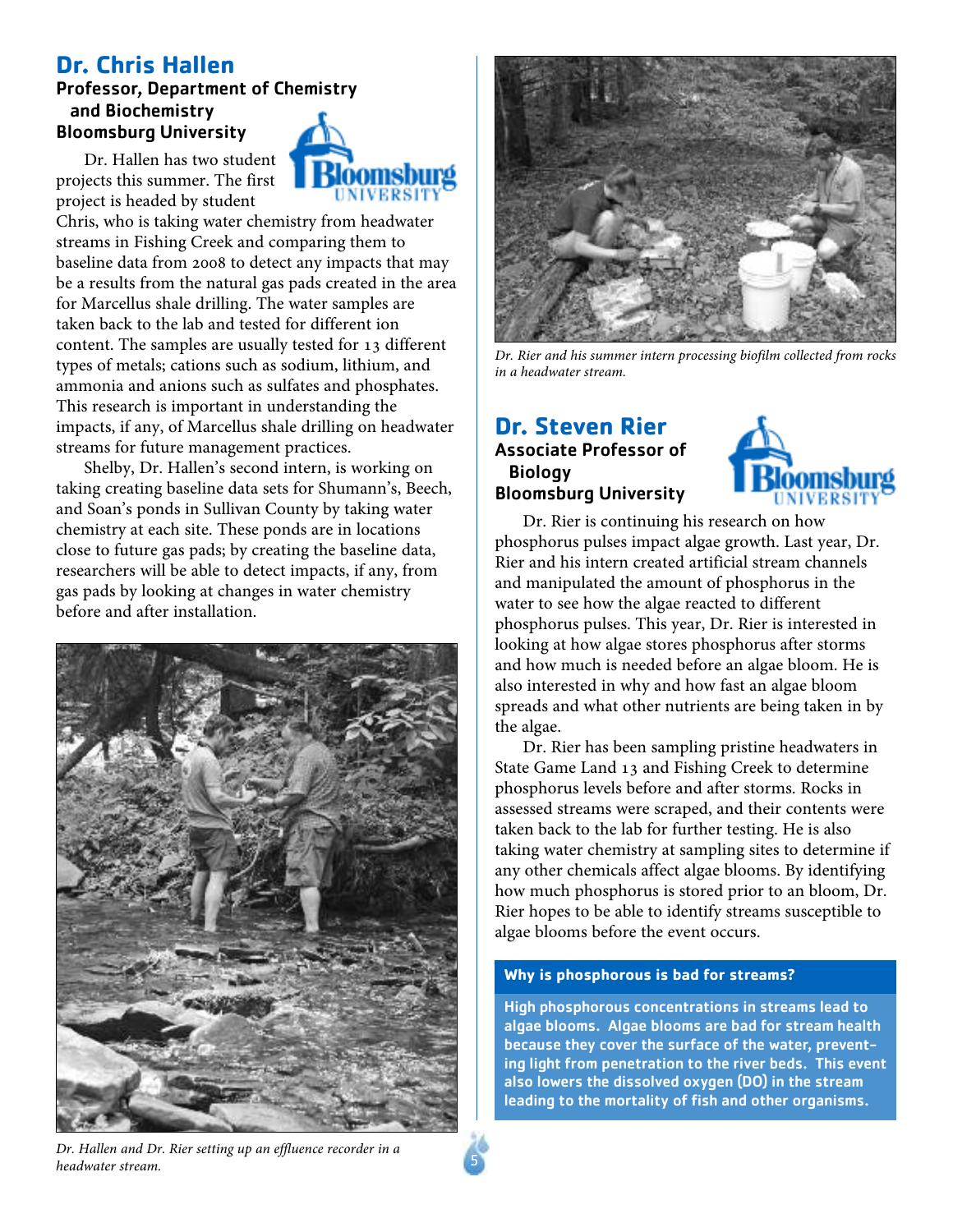### **Dr. Jack Holt** Professor of Biology Susquehanna University

Dr. Holt is again working with algae and diatoms. Previously, Dr. Holt has collected and identified

over 80 species of diatoms through his data collection. However, this year Dr. Holt plans to collect nearly 180 different species by targeting particular habitats. To do this, he has added extra collection sites in the center of the River. He has also found that what he previously thought were plates of clay in his samples were actually crumbles of diatoms.

**Susquehanna University**

He and his team collected data by transect lines along the shores of the Susquehanna River below the confluence of the Susquehanna River and Shamokin Creek. His student Ian Murray is helping with diatom collection along Byer's Island while Amir Awali is looking at the translateral mixing of the acid mine drainage and agricultural runoff about three kilometers below the confluence of the west branch and the headwaters.

Another aspect of Dr. Holt's research that is new is his recording of data. Since March, Dr. Holt has been identifying individual diatoms found in the Susquehanna River and taking their measurements. He then inputs this data into a comprehensive spreadsheet, measuring his data against previously recorded data. So far, he has found that the diatom species found in the Susquehanna River do not fit exactly with other research recorded for the same species. This comprehensive data sheet will show a list of species and their measurements characteristic of the Susquehanna River.





### Professor of Environmental Science and Biology King's College



Dr. Brian Mangan is continuing to assess mercury concentrations in organisms collected from samples sites on the Susquehanna River that range from the New York border to Harrisburg, PA. The main organisms of focus at this time are macroinvertebrates.

In addition, Dr. Mangan and his team are looking for patterns of the black spot parasite in cyprinids. The black spot parasite has been documented in Pennsylvania since 1980. While the black, splotchy patches affected the appearance of the fish, it has not yet been reported as life-threatening. However, if juvenile fish contract large amounts of the parasite, it can cause mortality. Black spot occurs on bass, pike, perch, minnows, and other small fishes. Dr. Mangan is primarily looking at three minnow species for black spot: spotfish shiners, spottail shiners, and bluntnose minnows. He wants to try and answer questions related to the parasite's incidence, prevalence, distribution of the fishes, and environmental cues associated with these.

Dr. Mangan also spent a portion of the summer writing a grant to further his research on crayfish in the River. Along with Mike Bilger (Susquehanna University), Sean Reese (Bucknell University), and Robert Michener (Boston University), Dr. Mangan hopes to receive funding that will allow them and their students to delve into the diet of crayfish in the river, as well as design a method for measuring crayfish density.

*Dr. Holt's student researcher, Amir, running lab tests on samples collected in the river.*



*A smallmouth bass with black spots, part of Dr. Mangan's research.*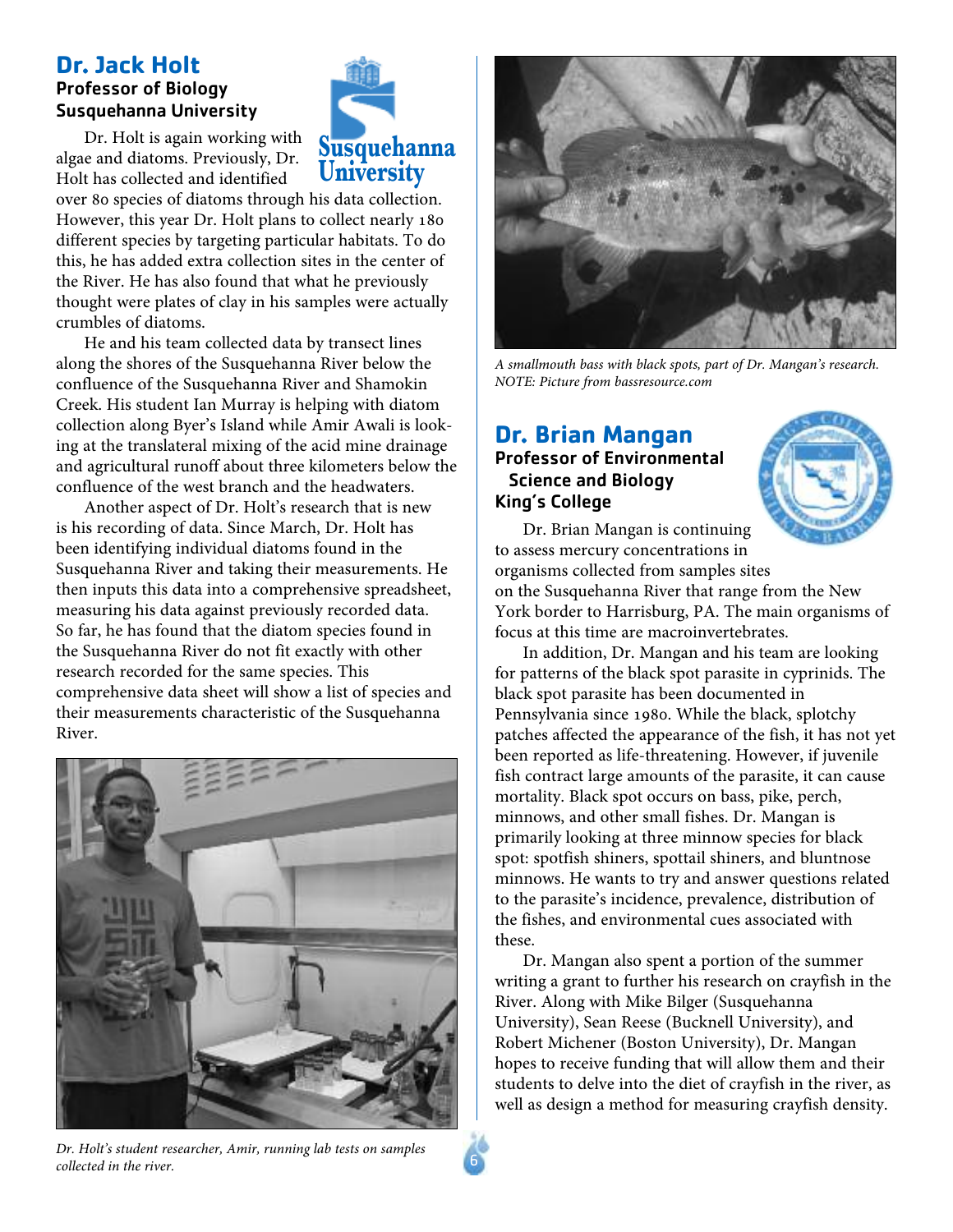### **Dr. Mel Zimmerman**

### Professor of Biology Director, Clean Water Institute Lycoming College



Dr. Zimmerman is continuing into his fifth year working with the Unassessed Waters Initiative with

Pennsylvania Fish and Boat Commission. This year, his team continued assessing Lycoming Creek and Pine Creek watersheds and began assessing the headwaters of the Allegheny and Genessee watersheds. Since beginning their work with the Program in 2010, Dr. Zimmerman's team has completed 307 unassessed streams; this year they plan to complete an additional 40 streams.

He is also in his fourth year of monitoring best management practices (BMP's) applied to four farms within the White Deer Hole Creek Watershed. The purpose of this project is to collect water quality samples at monthly intervals and compare those results to the baseline data which was collected a year before BMP's were applied. By doing this, Dr. Zimmerman will be able to observe trends and potential impacts created by applying BMP's. Future BMP's will garner more support if it can be proven that they work effectively.

He has carried over his work with CromaFlow, previously known as Cromaglass, by monitoring water quality and looking at the effectiveness of microbes in degrading wastewater in saltwater environments. Dr. Zimmerman has also continued monitoring the West Branch of the Susquehanna from Lock Haven to Sunbury, with concentrations in Watsontown and the Williamsport Hiawatha dock sites for benthic macroinvertebrates, water chemistry, and periphyton algae. In addition, his team has continued to monitor Lycoming Creek and Mill Creek for water chemistry and has followed up with their previous assessment of Hagerman's Run. Dr. Zimmerman has also begun monitoring seven sites around Rose Valley Lake for



*Zimmerman's field crew assessing unassessed waters by electro-shocking the streams for wild trout populations.*

macroinvertebrates, water chemistry, and zooplankton

This year, three students, Emily Vebrosky and Trent Lee from Lycoming and Haley Giannone from

Bloomsburg, were asked to join the Acadian Program in Regional Conservation and Stewardship in Winter Harbor, Maine. Dr.

For more information on the Acadian Program, see page 13.

Zimmerman was also invited to sit on the panel. The purpose of the conference was to assess watersheds around the world for ideas on how to improve the Penobscot River in Maine. Four teams were invited to the conference; Pennsylvania, Belize, Vietnam, and Chile.

### **Ahmed Lachhab** Professor of Earth and Environmental Sciences Susquehanna University

Dr. Lachhab has an ongoing project using the Water Quality



Index (WQI) as a method to assess water quality in the Beech Creek watershed. A student intern, Tyler Shields, is looking to measure eleven different components to calculate the WQI to assess water quality of the Susquehanna River. Additional sites in Clearfield County have been added this year.

He is also placing long term monitoring sondes on four sites near Hummels Wharf. He and his team took sondes down Beech Creek, above and below its confluence points, to compare to spring numbers. In addition, he received equipment to build two stations to track several water quality parameters remotely.

In addition to the two new water quality stations, Dr. Lachhab has also started collaborating with other scientists in Morocco to measure bathymetry and sediment deposit that results from hydraulic mining.

### **Dr. Mizuki Takahashi**

Assistant Professor of Biology & Animal Behavior Bucknell University



Dr. Takahashi has two student projects this summer.

Dr. Takahashi and one of his two student researchers, Mayu Uemura, are working on developing a way to detect the presence of Hellbenders in streams using environmental DNA (eDNA). To do this, they've collected water samples from streams known to contain

populations of Hellbenders and from unassessed streams. The water is hand-pumped through a thin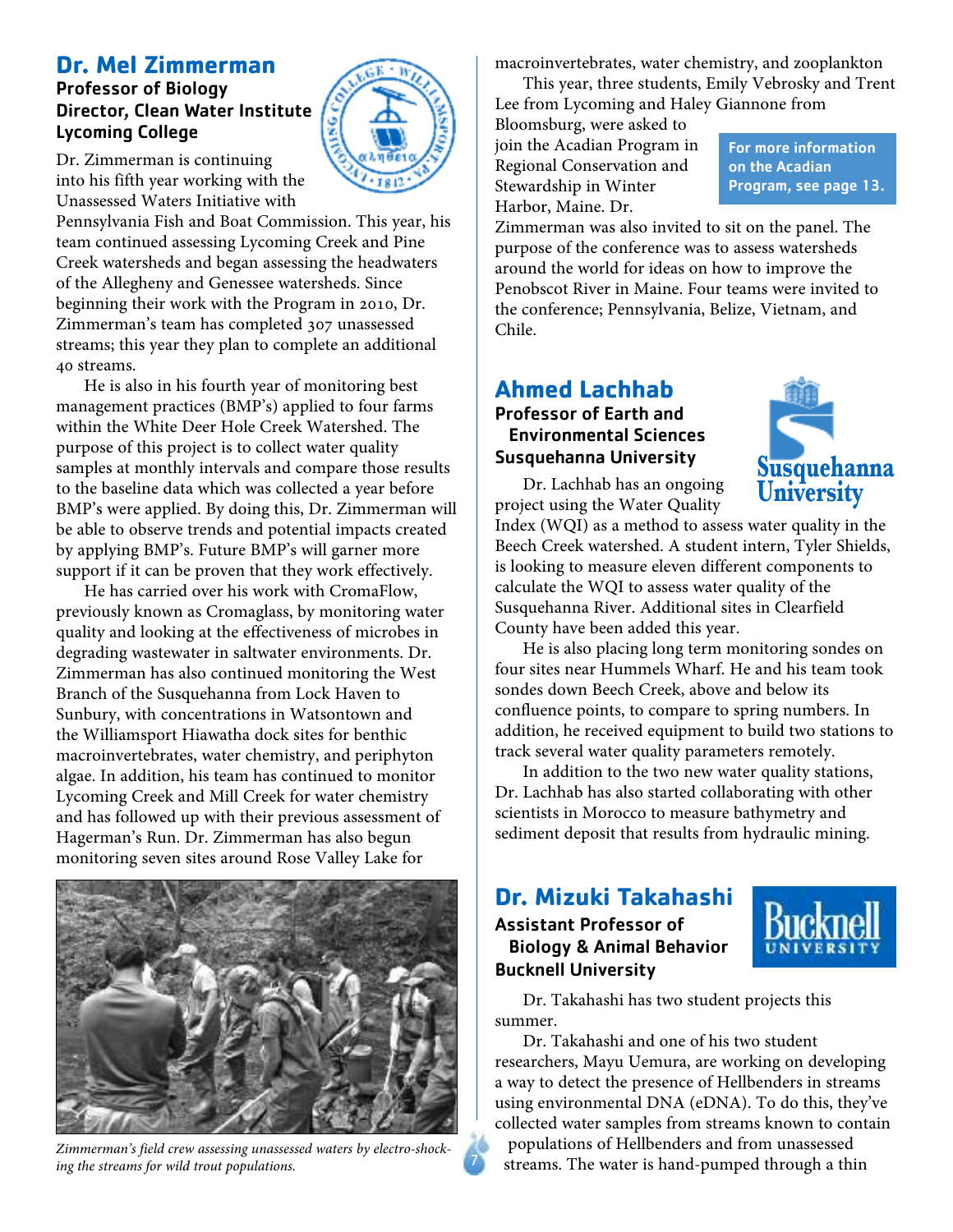

*Dr. Takahashi and intern Mayu collect water samples to capture eDNA to take back to the lab and run for Hellbender DNA.*

filter that catches all the eDNA from the stream much like a coffee filter catches coffee grinds. Then, they conduct polymerase chain reactions (PCR's) by applying primers specific to Hellbender DNA to isolate it from any other DNA that may have been collected on the filter. The primer acts somewhat like a dye that can only combine with Hellbender DNA, making that DNA stand out from the rest of the DNA that may have been collected. Agarose gel electrophoresis, which acts as a type of scale, is applied to each sample to determine whether or not it contains Hellbender DNA. The purpose of this project is to see if eDNA is a viable way to monitor Hellbender populations without actually having to find and handle the animals. This project would also have the capability for not only assessing streams for Hellbender populations, but also for individual Hellbender specimens.

The second project Dr. Takahashi is involved with this summer is the predation cycle of eastern newts and frogs. His second research student, Carolyn McPhee, has set up an experiment using aquatic mesocosms.

A mesocosm is a tool used by researchers that allows them to create a mini-environment that mirrors the natural environment they are studying. By using a mesocosm, researchers are able to manipulate their mini-environment and observe the effects of the manipulation without harming the actual landscape.

Each mesocosm, basically a covered baby pool, is loaded with ten eastern newts and an array of tadpoles. By using the mesocosms, Carolyn is able to observe the natural predator-prey cycle of newts and frogs and how that relationship changes due to different environmental manipulations such as faster water evaporation, higher tadpole quantities, and varying water temperatures. The lab

is interested in how the presence of tadpoles, a food source for the eastern newts, can affect their growth and reproduction and even become a predator of the newts once that growth and reproduction cycle is disturbed.

### **Dr. L. Donald Duke** Visiting Professor of Civil & Environmental Engineering Bucknell University



Dr. Duke studies planning and management actions for flood mitigation, and this summer is evaluating a few Susquehanna River Valley municipalities in detail that can inform our understanding of what approaches are effective throughout the U.S. His SRHCES-funded research for Summer 2014 is designed to identifying strategies employed by Susquehanna Valley boroughs as they work to comply with requirements, contain costs for citizens, sustain aging town centers, and reduce flood damages and potential safety hazards. This year, Dr. Duke and his intern, Seamus McLaughlin, are focusing on how the boroughs of Lewisburg and Milton municipalities have responded to damages and risks from flooding in their historic downtowns and at-risk residential neighborhoods The research analyzed Federal and State official policies; information from State agencies on flood-response applications from the boroughs; interviews with municipal personnel about current practices and future plans; and archival data including deeds held in County assessors' offices, some hundreds of years old.

Findings show disparate strategies, each with their advantages and disadvantages, even in these two boroughs that are very near one another and have experienced similar flood damages for their 200-year histories. Lewisburg has acquired flood-prone properties, converting them from residential and commercial land uses where people and property are at risk into parks and open space that can accommodate periodic flooding without damage. Lewisburg's strategy has been incremental and strategic, acquiring properties over time using a range of funding from State and Federal programs for urban development, recovery after specific disasters, and ongoing non-disaster funding such as FEMA's Repetitive Loss Program. Conversely, Milton has declined to convert properties to avoid losing the commercial and residential vitality of its historic core. Partly that stems from the borough's response to the damages of the 1972 flooding associated with hurricane Agnes, when multi-million-dollar redevelopment programs redesigned the historic town center. Today's attitude is that remaining historic buildings are too precious to lose, and future losses are mitigated instead with requirements for "flood-proofing" upgrades for existing buildings.

The research drew conclusions using data on funding, number of properties addressed, and locations of land use changes in the two boroughs, including spatial analysis to document the results of various past programs. Maps of damaged properties, acquired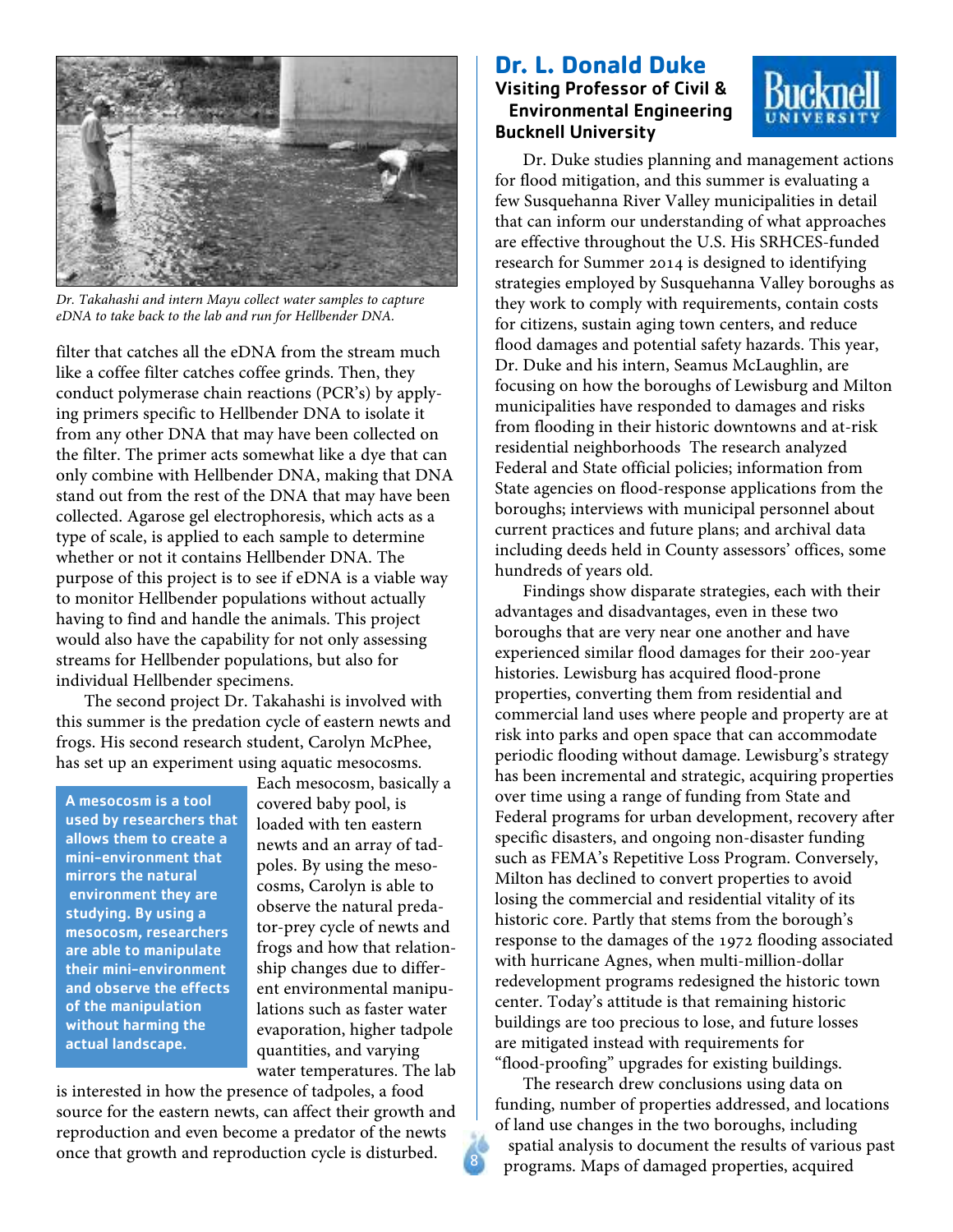properties, and at-risk parts of the boroughs illustrate the effects of the strategies, with implications not only for how flooding has affected the historic and economic centers of the small municipalities of Lewisburg and Milton, but also how small towns throughout Pennsylvania and the U.S. might develop and apply their own mitigation plans to limit risk from future floods while sustaining the character and vitality of their historic neighborhoods.

### **Dr. Peter Petokas**

### Research Associate Clean Water Institute Lycoming College



For his ninth year, Dr. Petokas is

continuing his research with the Eastern Hellbender salamander in tributaries of the Susquehanna River. Hellbenders have been on the decline due to amphibian chytrid fungus, a disease attributed to the global amphibian decline crisis. The Eastern Hellbender is presently undergoing review for possible protection under the federal Endangered Species Act.

To monitor hellbender populations, Dr. Petokas and his team lift the large cover rocks where they live, then capture, process, and release each salamander. Each hellbender is swabbed for chytrid spores on the skin, and the samples will later be sent to Cornell University where it will be determined if the individual is infected. Each captured specimen is also weighed, sexed, and tagged with a PIT tag (passive integrated transponder), which acts like a unique barcode for each animal. The 30-year life-expectancy of the hellbender makes monitoring their populations easier, and every year Dr. Petokas and his students capture between 200 and 300 individuals. While nearly forty percent of all individuals have contracted chytrid fungus, the effect of this disease on hellbender health is unknown.



*Dr. Petokas and his students work on processing each Hellbender before releasing them back into the stream.*

Another project Dr. Petokas is working is creating and placing nesting boxes for hellbender use. These concrete nest boxes have an opening at the top that allows Dr. Petokas and his team to extract hellbender's eggs while not disrupting the nest environment. Dr. Petokas plans to transport the eggs to the Bronx Zoo where they will be raised to an age where they are no

longer subject to predation. The headstarted individuals will eventually be released to restore or augment declining populations. Dr. Petokas and his students currently have 13 nest boxes installed and plan to install additional nest boxes in 2015.

Dr. Petokas and his students provide education and outreach to local schools, environmental groups, and the general public. If you would like to report a Hellbender sighting, request information on the Eastern Hellbender, on crayfish, or on vernal pool ecology, or schedule a presentation for a group, Dr. Petokas can be reached via email at petokas@lycoming.edu

Dr. Petokas is also continuing his study on

native crayfish and the appearance and rapid spread of the non-native Rusty crayfish in north-central Pennsylvania. His study includes tissue sampling for mercury levels in areas affected by emissions from coal-fired power plants.

Camp Victory is another on-going project mentored by Dr. Petokas. Camp Victory, a summer camp designed for children with medical needs and chronic illnesses, now has a fully-equipped nature center. Dr. Petokas oversees two interns, Chelsea Taylor and Elise McAnnich, who have been running the educational programs for the children. While the camp is up and running, Dr. Petokas and the interns have been visiting other camps and nature centers to find ways to improve the environmental education program at Camp Victory.

### **Dr. Md. Khalequzzaman** Professor

Department of Geology and Physics Lock Haven University



he and his team are studying three creeks in the West Branch Susquehanna River watershed in Centre and Clinton Counties; namely, the Marsh Creek, Beech Creek, and Bald Eagle Creek. Both Marsh Creek and Beech Creek are tributaries to Bald Eagle Creek, and both are considered polluted streams; Marsh Creek has high nitrogen and phosphorous levels due to agricultural runoff and Beech Creek has high levels of

metals due to acid mine drainage (AMD). Dr. K. and



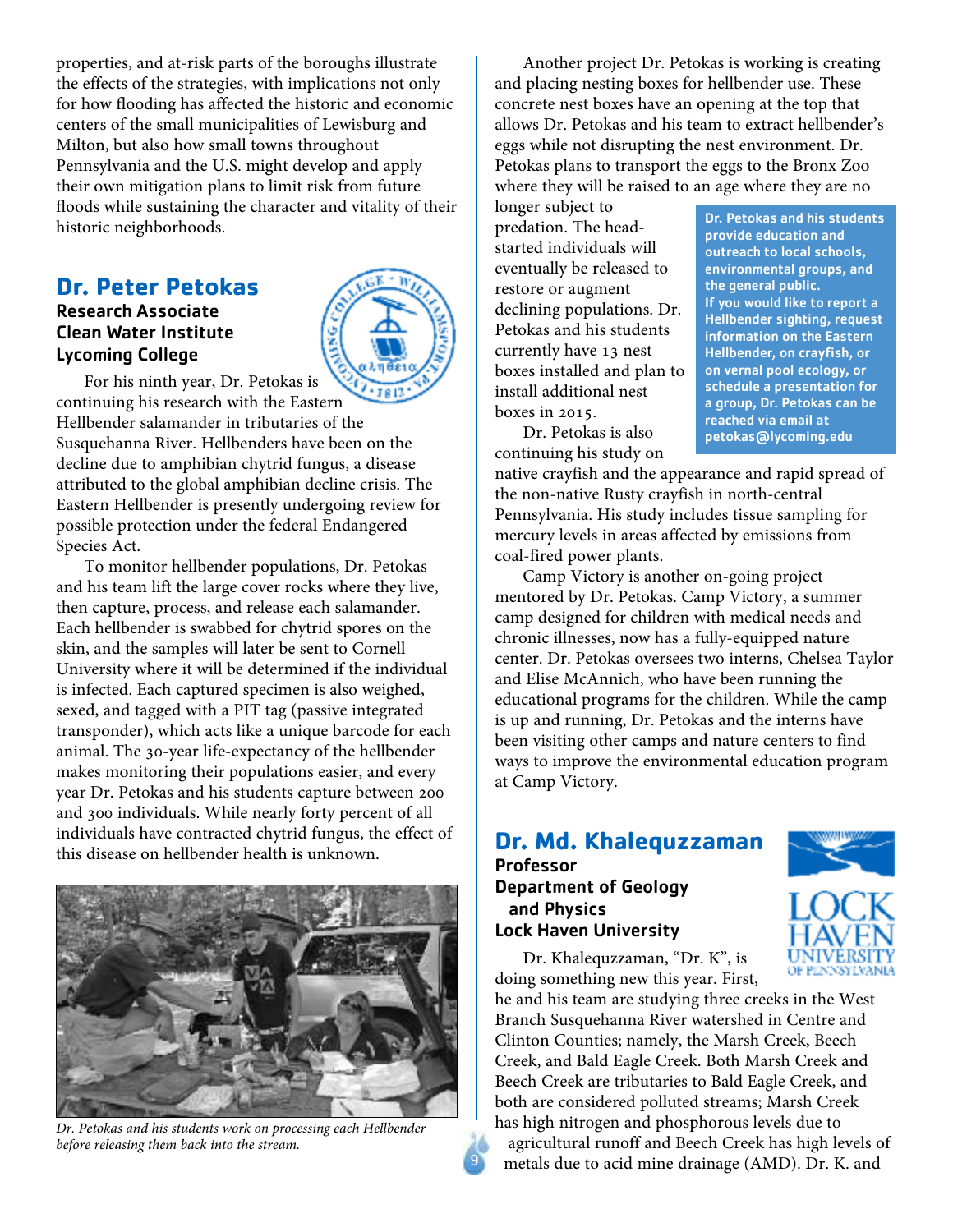his team floated down both Marsh Creek and Beech Creek into Bald Eagle Creek and took water samples to see how far down the AMD pollution from Beech Creek had to travel before it mixed with the water in Bald Eagle Creek. He is also looking at the impacts, if



*Dr. K student Alex Neidig collecting water sample from Marsh Creek.*

any, AMD has on Bald Eagle Creek which is currently an unpolluted stream. Last year, Dr. K and his team studied nearly sixty miles of stream in the West Branch of Susquehanna River for water quality parameters. This year, they are focusing on roughly four miles of Marsh Creek, Beech Creek, and Bald Eagle Creek. Besides just taking water samples, Dr. K is also taking soil samples in each creek to determine the nutrients that are present. He is looking for metals including: iron, manganese, aluminum, copper, arsenic, and zinc. Other parameters he is looking at are: alkalinity, acidity, pH, sulfate, total dissolved solids (TDS), and oxidation-reduction potential (ORP).

Another project that Dr. K and his team have started is a new lab procedure to treat AMD-polluted water. The procedure uses an electrolyte cell and runs the water through an anode and cathode, which acts as an electrical pulse. The pulse separates metals from the water. Once they are separated, the metals drop out to the bottom of the treatment tank and are collected. By extracting the metals from the water, this project would also increase pH levels from an acidic 3.9 pH to a more neutral 7 pH level. This project is still in the early stages and Dr. K hopes to be able to test for more parameters. However, once the kinks are worked out and more parameters are tested for, he plans to conduct field runs in an actual creek to see the result.

A project Dr. K is continuing is his collection of water quality data on the West Branch of the Susquehanna River. He is also continuing his data collection for water quality in the Marcellus Shale gas well drilling regions in Beech Creek watershed in Centre and Clinton Counties, and six sub-watersheds in Clearfield County, involving members of Pennsylvania Senior Environmental Corps and other community-based citizen groups. For this study, Dr. K is testing for: TDS, pH, calcium, magnesium, sodium, barium, bromide, and chloride. Data collected yearly will be able to be compared with the baseline data he collected in 2013 to determine changes in water quality, if any.

### **Dr. Matthew McTammany**

### Associate Professor of Biology Bucknell University

Dr. McTammany has continued studying diversity and community structure of benthic



macroinvertebrates in the Susquehanna River. For the past three years, Dr. McTammany has used a combination of artificial substrates (rock baskets) and quantitative methods to sample benthic organisms from riffles between Lewisburg and Montoursville. He then identifies all the benthic organisms present to try and quantify the diversity of the communities and to determine how community structure changes over space or through inter-annual variability.

Dr. McTammany has two student projects this summer. The first project is headed by a graduate student in biology, Nicole King. Nicole is studying the aquatic-terrestrial interaction between emerging aquatic insects and terrestrial predators. Adult aquatic insects can provide a rich food resource to terrestrial predators, and this subsidy might change from small streams to large rivers. Nicole and her research team employed

traps along 1st, 3rd, 5th, and 7th order streams to collect emerging aquatic insects and conducted nighttime surveys spiders or spiders in riparian habitats. The goal of this study is to link abundance of aquatic insects to diets of terrestrial predators along a gradient of stream size.

The second project is being completed by an incoming freshman, Leonard Orozco, a student in the Science, Technology,



*McTammany STEM student Leonard, setting up his summer experiment to collect insects*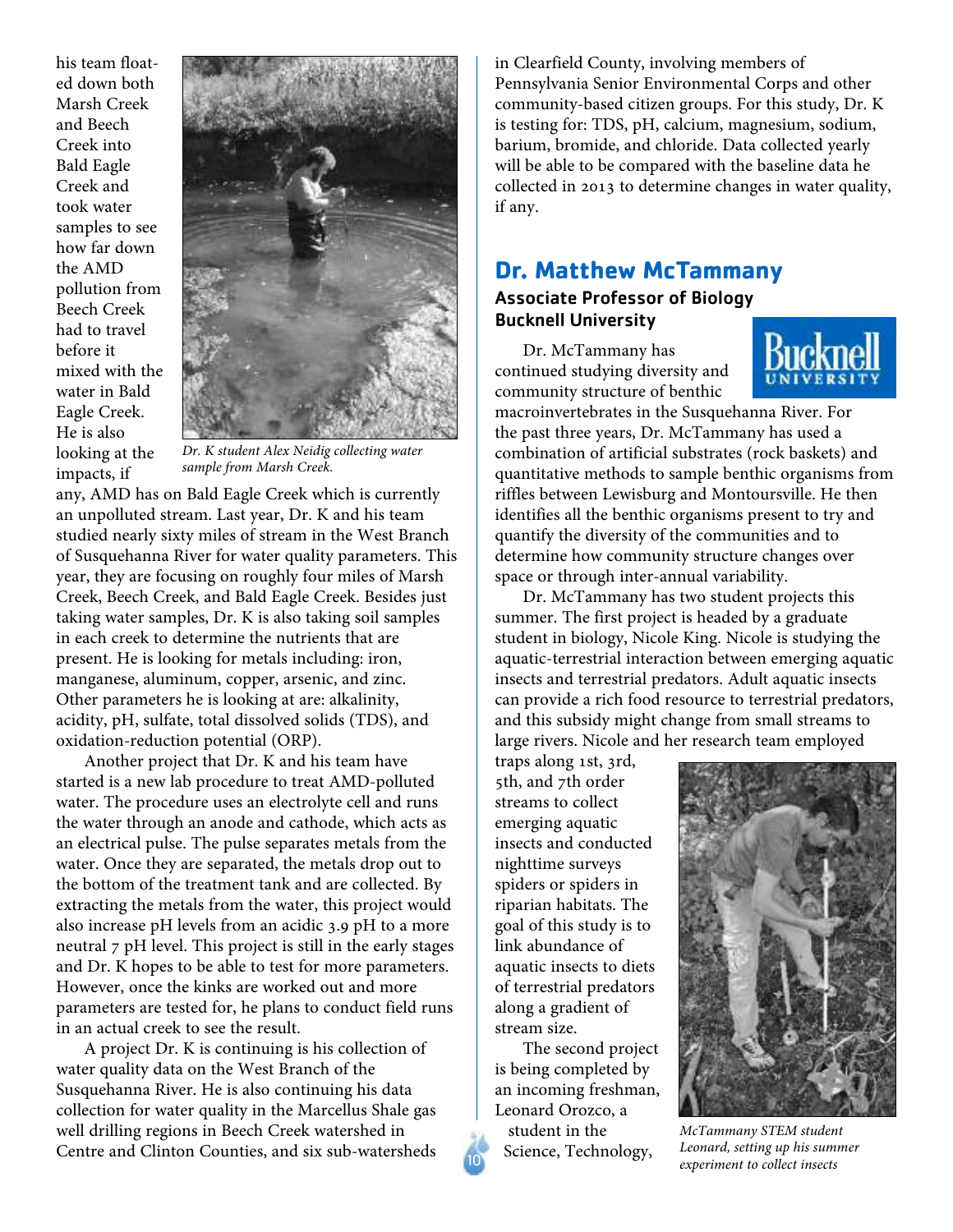Engineering, and Mathematics (STEM) Scholars Program. The purpose of the STEM Scholars Program is to expose students to research early in their academic careers to increase the number of students proficient in the fields of science and technology. Leonard's project correlates to Nicole King's graduate research by capturing and identifying adult aquatic insects from riparian areas. Leonard placed sticky traps along three streams and the West Branch Susquehanna River. Traps were collected after 7 days, and insects were then identified. The purpose of this research was to quantify the actual movement of auquatic insects into a terrestrial environment.

### **Geoff Smith**

### Susquehanna River Biologist Pennsylvania Fish and Boat Commission (PFBC)



Geoff Smith continues to collaborate with

DEP, SRHCES, and other researchers to determine the cause of the health problems in the Susquehanna River Basin's Smallmouth Bass population. Over the course of the past year, this has included Brian Mangan (King's College), Mike Bilger (Susquehanna University), Jon Niles (Susquehanna University), and Jeff Newman (Lycoming College) as well as outside researchers Vicki Blazer (USGS) and Megan Kepler (Penn State University).

The 2014 field season saw the completion of a project investigating the role that parasites may have in Smallmouth Bass health

For more information on Brian Mangan, see page 6; Mike Bilger, see page 3; Jon Niles, see page 3; Jeff Newman, see page 4

11

issues that was initiated during 2013. The distribution of the fish parasite Myxobolus inornatus was assessed along with the distribution and diversity of potential worm hosts. Blazer and Kepler assessed the histopathology of fish, looking for presence of parasite in the tissues of the fish, while Mangan collected worm samples and Bilger conducted the taxonomy. Preliminary results indicate that the parasite was only found from fish collected at sites within the Susquehanna River Basin.

2014 also saw the beginning of a study in collaboration with PSU, USGS, DEP, and Jon Niles to track the movement of Smallmouth Bass. Smith, Kepler, and others radio-tagged Smallmouth Bass in Bald Eagle Creek, Pine Creek, and the West Branch Susquehanna River this Spring. Throughout the summer, Kepler has been tracking their movements. An additional 45 fish will be tagged during late-Summer or early-Autumn to increase the number of tagged fish in the system as well

as the amount of time fish will be available for tracking. Smith explained that using the movement information, the team hopes to determine if there is a link between contaminants in the soil and water with disease outbreaks in the Smallmouth Bass population. Last year and this year, the group looked at what contaminants were associated with different land uses.

Also during 2014, a new effort was initiated involving Jeff Newman investigating Largemouth Bass Virus (LMBV) and bacterial isolates from fish with signs of clinical disease. Newman and students in his lab are working to sequence the entire genome of LMBV isolates from the Susquehanna River to see if there are genomic differences and whether those are substantial enough to cause the virus to affect Smallmouth Bass. Additionally, Newman and his students are looking at bacterial isolates from lesions of young-of-year Smallmouth Bass to determine the bacterial community present in these affected fish as well as to look for novel bacterial species.

### **Josh Lookenbill**



### Biologist Pennsylvania Department of Environmental Protection (PADEP)

Josh Lookenbill, a Lycoming College graduate and former intern of Dr. Mel Zimmerman, now works for the Department of Environmental Protection (PADEP) in cooperation with other federal, state and local partners to continue to collect physical, chemical and biological samples as part of the monitoring effort on the Susquehanna River. In 2012, PADEP targeted the Susquehanna River as an assessment priority and began developing monitoring and assessment protocols specific to large river systems. In 2013 sampling efforts were increased and included algal, benthic macroinvertebrate, fish and mussel sampling. Josh's job also requires him to collect water and sediment chemistry samples to target routine analytes as well as emerging or nontraditional parameters including endocrine disrupting compounds. Continuous instream monitors were also deployed in 2013 to monitor water temperature, pH, dissolved oxygen, specific conductance, and turbidity at select locations through the Basin. Josh is continuing to monitor these parameters in 2014.

For more information on other past interns, see page 14.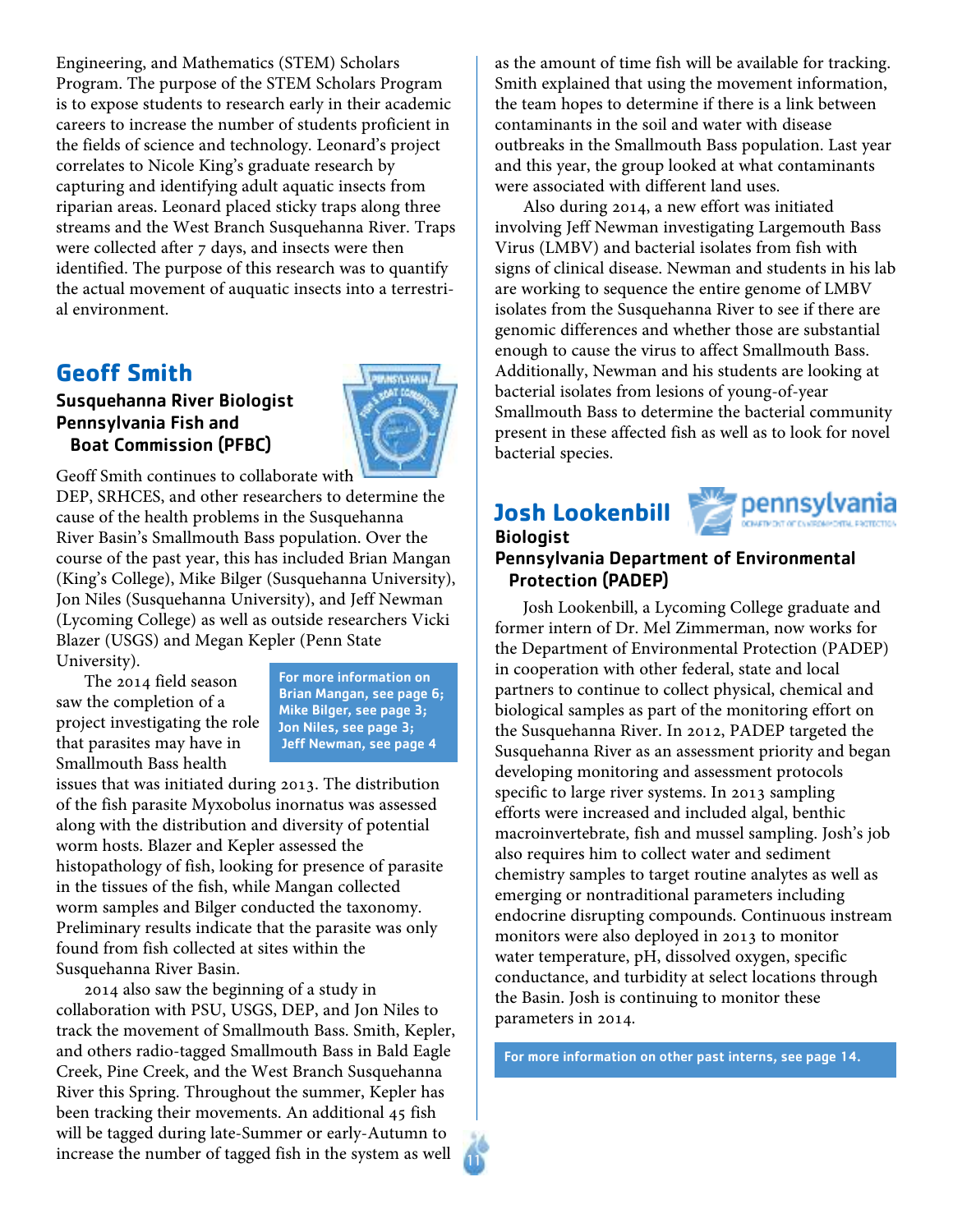## *Updates From Ongoing Projects*

### **Unassessed Waters Initiative**

The Unassessed Waters Initiative was started in 2010 by the Pennsylvania Fish and Boat Commission (PFBC) to survey and record streams containing wild trout populations. The Department of Environmental Protection (DEP) has estimated

that Pennsylvania contains over 86,000 miles of streams. Prior to starting the



pennsylvania

Unassessed Waters Initiative, PFBC surveyed 21,654 miles of Pennsylvania streams. Of that, 9,372 miles were documented to contain wild trout populations. Another 3,305 miles of streams were added to the list because they were upstream of documented streams containing trout populations.

In the three years since the Unassessed Waters Initiative commenced, the state of Pennsylvania has recorded over 4,000 more miles of streams containing wild trout populations. The PFBC Partners such as DEP, Lycoming College, Susquehanna University, and Trout Unlimited have helped assess nearly 2,350 miles of streams of which over 50% contain wild trout populations. Of the rainbow trout, brown trout, and brook trout populations found, nearly 95% have been recorded brook trout.

Brook trout and brown trout look similar in color as juveniles and it may be difficult to



12

distinguish between the two. However, you can identify adult brook trout from adult brown trout due to the red adipose fin on brook trout; brown trout have clear adipose fins. Rainbow fish are more colorful in appearance making them easier to identify.

The fish are identified when they are captured in the stream. PFBC has created an electro-shocking protocol for all partners to use. The protocol requires full protection gear such as waders and gloves to both keep the researchers safe from the electro-shock and to keep the capture method the same across the state.



Researchers use a battery backpack connected to a metal pole that sends pulses of electricity through the water to temporarily stun the fish, making them easier to catch. The stunned fish are caught with hand nets and placed in a bucket filled with water until they are processed. Each stream is sampled downstream to upstream for 100 meter. The 100 meter is then electro-shocked a second time to ensure all fish in within the sampling area have been caught. The fish are then processed for species, length, and overall appearance before being released back into the stream.

It is important to measure the wild trout populations in the streams in order for DEP and PFBC to determine the appropriate regulations for each stream. By combining DEP's water quality assessment with PFBC's wild trout assessments, Pennsylvania will have a better idea of which streams need tighter environmental control. In fact, the largest threat to undocumented wild trout populations is poor water quality due to lack of stream use regulation.

All trout documentation is input into a PFBC data website. From there, PFBC uses a mapping system called GIS to created maps with assessed and unassessed streams. This allows researchers to identify potential at-risk streams not yet assessed.

As the Unassessed Waters Initiative continues, PFBC will continue prioritizing streams. As of now, most streams likely to contain trout populations have been assessed and from that PFBC has created a list of high priority streams for regulation and re-assessment. They hope in the future to continue assessing streams and to create a statewide management plan for wild trout populations.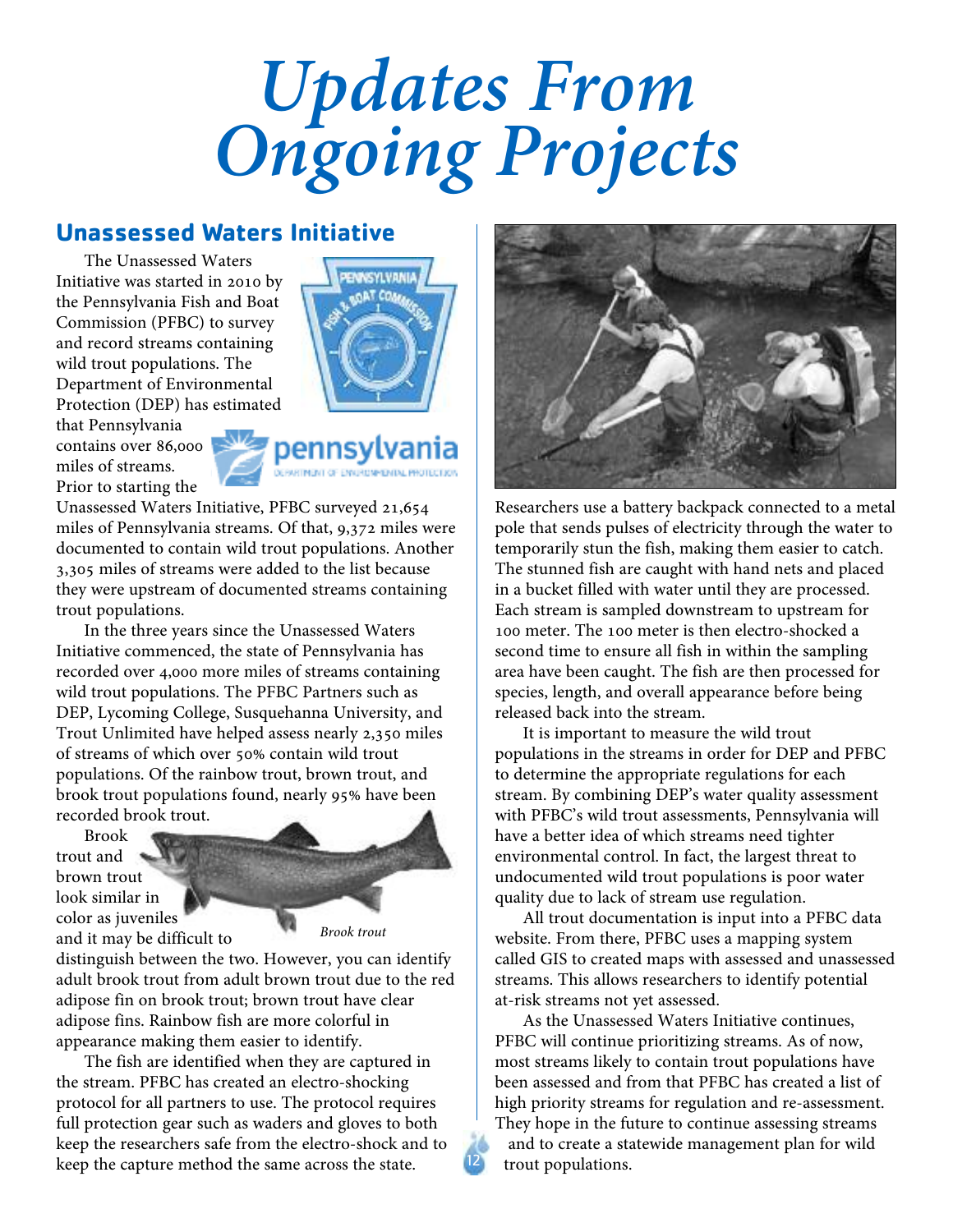### **The Acadian Program**

The 2014 Acadian Program in Regional Conservation and Stewardship conference was held July 27-August 3 in Winter Harbor, Maine. Program director, Jim Levitt, again asked Pennsylvania to put together a team to attend the conference. This year's team was comprised of Emily Vebrosky and Trent Lee from Lycoming College and Haley Giannone from Bloomsburg University and as well as Professor Mel Zimmerman from Lycoming College who was asked to sit on the research board. The other three teams asked to join were from Vietnam, Belize, and Chile. This program allows students from around the world to design innovative conservation strategies using the Downeast Maine and Atlantic Canadian region as problem models.

The week-long program was divided into three parts. The first part focused on the theory and practice of large landscape conservation with workshops in fisheries and working waterfronts, recreation and tourism, and ecosystem processes. Following that, the program shifted to part two as each team lead a half-day discussion focusing on "live" conservation initiatives in their home regions. After each team presented on their home region, the teams then came together to brainstorm different conservation solutions to help restore the Penobscot River watershed in Maine following the removal of large dams around the area.

The conservation strategies were devised using the vast array of public, private, non-profit and academic resources available.

Through this program, participants will gain a deeper understanding of large-scale conservation first hand while simultaneously developing international connections for future conservation issues.

Program partners include the Quebec-Labrador Foundation (QLF), the University of Maine, and the Schoodic Institute, located in Acadia National Park. Since 2011, nearly 30 undergraduate and graduate students from over 12 countries have enrolled in the program.



*The Pennsylvania team: Trent Lee, Mel Zimmerman, Emily Vebrosky, and Haley Giannone.*



*Teams from Belize, Vietnam, Chile, and Pennsylvania at the Acadian Program in Maine.* <sup>13</sup>

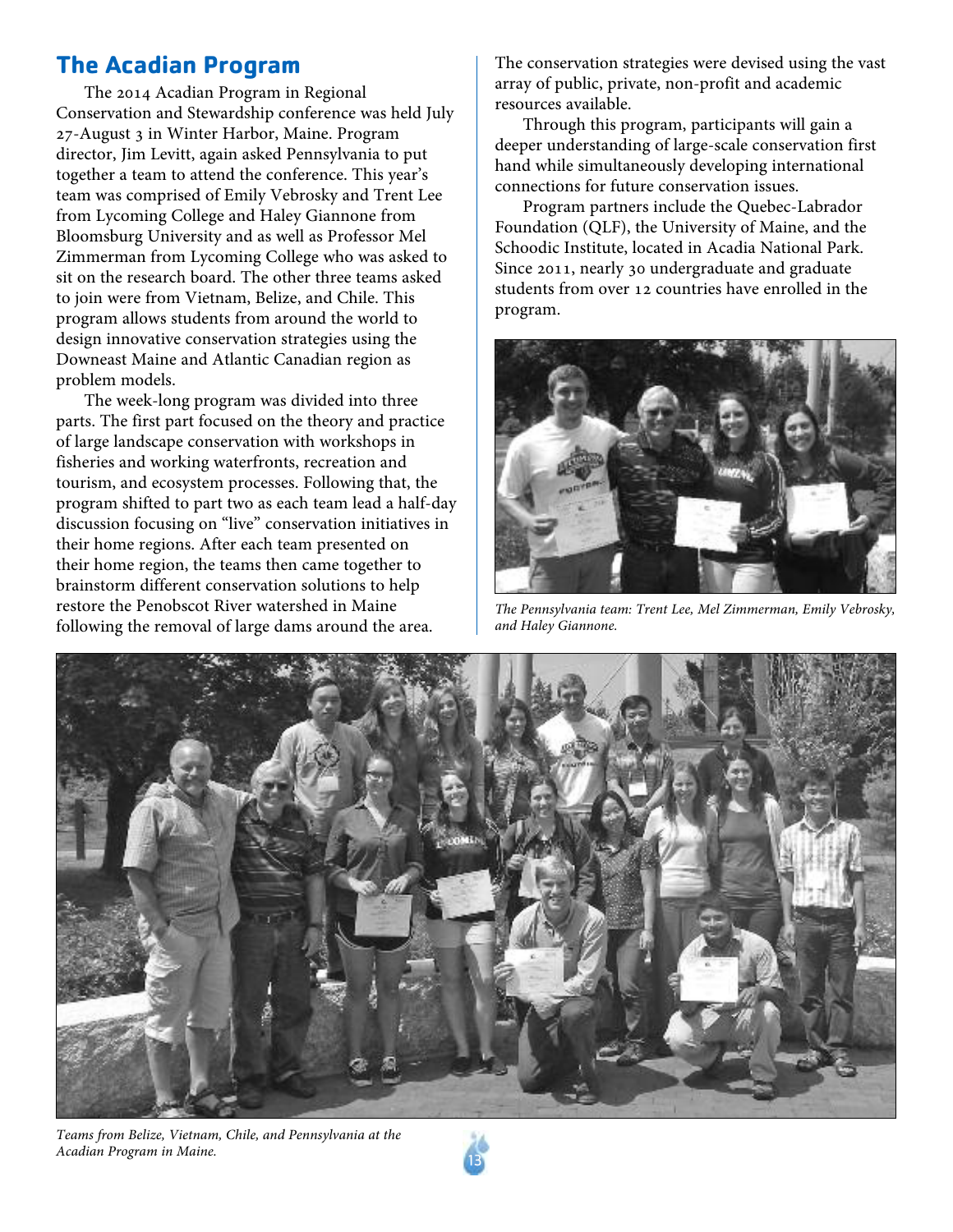### *Past Interns... Where are they now?*

*The Susquehanna River Heartland Coalition for Environmental Studies (SRHCES) has been meeting and working* together for over 8 years. This spring, the group was asked, "Where are your past interns now, and what are thev *doing?" Here are a few of the answers…*

### **J. Andrew Kilmer**

### Susquehanna University - Jack Holt

Andrew Kilmer was a research intern for Jack Holt during the summer of 2009. Andrew is currently a field technician in the Southeastern Domain of the National Ecological Observation Network (NEON). He mainly works with vascular plants, but has also worked with small mammal trapping, soil sampling, and carabid beetles. Though he no longer does any aquatic field work, the experience he gained with Dr. Holt has proven very useful.

### **David Haklar**

### Susquehanna University - Jack Holt

David Haklar has worked with the SRHCES as a Susquehanna University student during the summer of 2010. During that time, he had the privilege of working under Dr. Jack Holt while monitoring the Susquehanna



River below its confluence at Sunbury, PA. This opportunity allowed him to literally "get my feet wet" in a large, dynamic warmwater system. He started working for the Susquehanna River Basin Commission (SRBC) as an Environmental Technician following graduation in May 2011. David mainly performs aquatic biological surveys and sediment and nutrient monitoring. He can be found wading in a tributary one day and electrofishing the Susquehanna River by boat the next day. (14) the contract of the contract of the contract of the contract of the contract of the contract of the contract of the contract of the contract of the contract of the contract of the contract of the contract of

### **Amanda Janicki**

### Susquehanna University - Carlos Iudica

Since graduating from Susquehanna University, Amanda has completed an M.S. in Biology from Missouri State University and is now in the last year of a Ph.D. program in Ecology and Evolutionary Biology at the University of Tennessee, Knoxville. Her Master's work was on the energetics of little brown bats infected with White-Nose Syndrome and her Ph.D. research involves the fungus that causes White-Nose Syndrome and infection prevalence of hibernating bats in the SE United States. Amanda attributes her hands-on time as an intern trapping small mammals with Dr. Iudica to giving her a solid foundation of experience for her current work.

### **Paige Uehling**

### Bucknell University - Matt McTammany

Paige interned with Dr. McTammany during the summer of 2012 to examine the effect of seston availability on filter feeder abundance. The experience strengthened her interest in research, particularly in the field of ecology, and she gained valuable guidance in research techniques. Since her internship, she had the opportunity to participate in an Research Experience for Undergraduates (REU) program at Texas A&M University – Corpus Christi examining oyster toxicity in south Texas bays. Paige recently returned from a research cruise on the US Coast Guard Cutter Healy polar icebreaker, where she volunteered as a research assistant for a project examining phytoplankton blooms in the Chukchi Sea. Currently, Paige is doing the Lutheran Volunteer Corps (LVC) in Tacoma, WA where she serves as an Outreach Coordinator for South Sound Outreach, a nonprofit that seeks to help residents establish financial stability and independence. Meanwhile, Paige is working on graduate applications, as she hope to pursue a PhD in marine biology.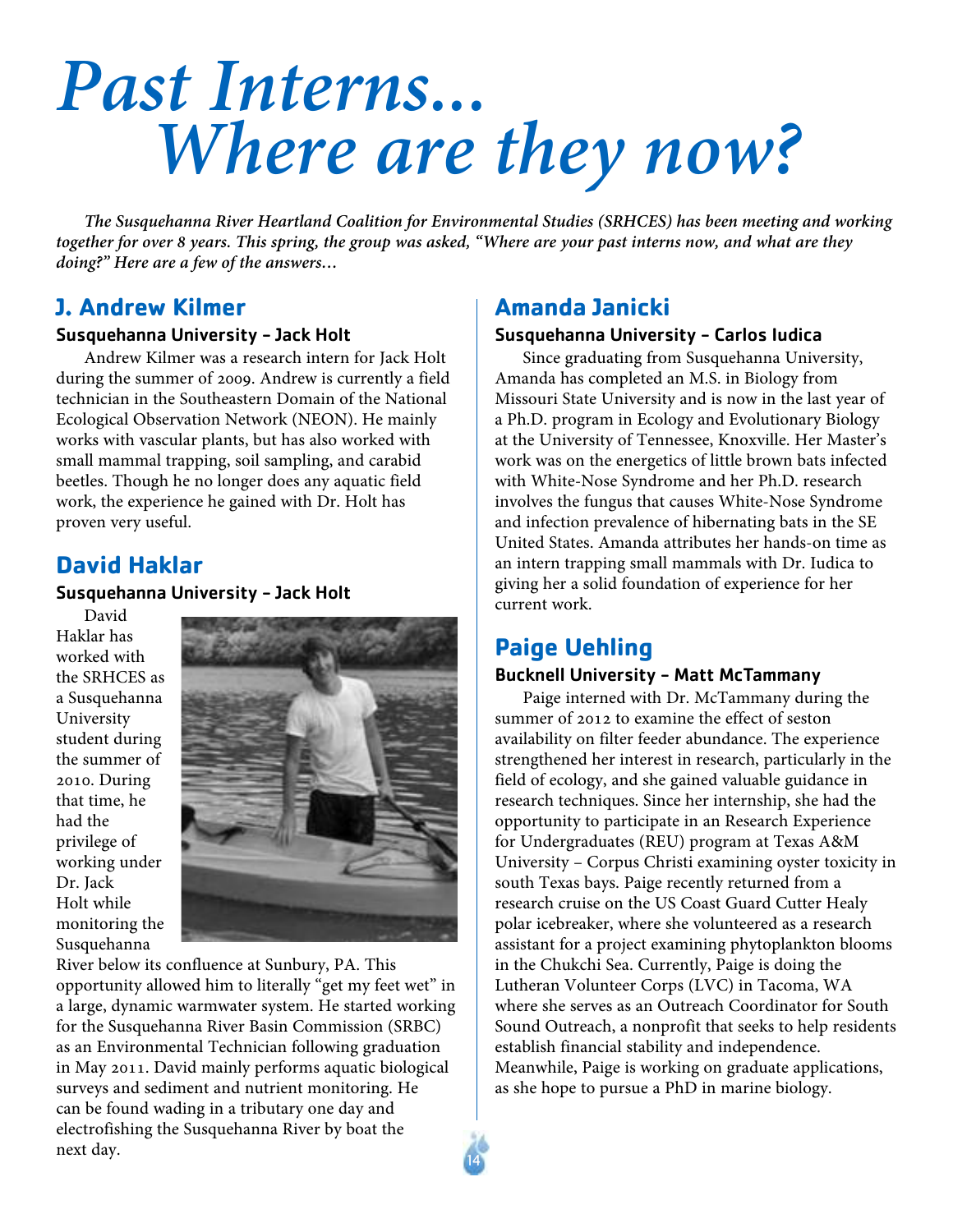

*Joanna Freeman and Molly Clark*

### **Joanna Freeman**

### Bucknell University - Matt McTammany

Joanna worked with Matt McTammany for 2 years working on his Susquehanna River monitoring research as well as research for her Senior Thesis. His guidance and love of the river opened many doors and really solidified Joanna's love of environmental studies. After graduating from Bucknell University with a B.S. in Environmental Studies she went on to intern for the Susquehanna River Basin Commission for 6 months and complete a Post-Baccalaureate Certificate in G.I.S. from Penn State. From there, Joanna moved to Baltimore MD, where she completed an M.S. in Environmental Science and Policy from Johns Hopkins University. Joanna now works for the Alliance for the Chesapeake Bay as their Maryland Program Coordinator, working with citizens to install stormwater retrofits, plant trees, host stream cleanups and educate volunteers on the importance of a clean Chesapeake Bay. If she had not been a research intern with Professor McTammany, Joanna believes she would not be where she is today, working with citizens to improve the quality of the Chesapeake Bay.

### **Molly Clark**

### Bucknell University - Matt McTammany

Molly worked with Dr. McTammany under the Degenstein Foundation on a research project that developed into her senior thesis in 2011. After graduating from Bucknell in 2012 with a Bachelor of Science Degree in Environmental Studies, Molly spent about a year working for the Susquehanna River Basin Commission as an Associate Environmental Scientist. This position entailed traveling throughout the Susquehanna River watershed assisting with the field work for several river and stream monitoring projects as well as lab work analyzing water and macroinvertebrate samples and data analysis. Molly currently works at the

Chesapeake Bay Foundation in Annapolis, Maryland as a water quality research assistant. In this position, Molly assists with data compilation and analysis and helps track progress toward the implementation of the Clean Water Blueprint, including implemented best management practices and nutrient and sediment pollution reductions. Molly is also involved with several grant projects evaluating the benefit of agricultural practices as well as a pilot nutrient trading project.

### **Matt Wilson**

### Bucknell University - Matt McTammany

Matt Wilson finished his Master's at Bucknell under the guidance of Matt McTammany and was was partially funded by SRHCES. After finishing his M.S. at Bucknell, Matt stayed at BU and worked for a summer as a technician for Matt McTammany. Last fall Matt moved to Vancouver, BC to begin a Ph.D. as a Four-Year-Fellow in the Department of Forest and Conservation Sciences at the University of British Columbia. Matt's current position is a direct result of his experience and research at Bucknell, which now includes 4 publications and others in revision or preparation and many of them were funded in part or whole by the Heartland Coalition. The uncommon position of being a graduate student working with the Heartland Coalition also gave Matt the opportunity to act in a[n unofficial] mentoring capacity for interns. He is grateful for that aspect of the experience, and believes it has also improved his abilities as a researcher and leader.

### **Brian Tanis**

### Susquehanna University - Carlos Iudica

Since graduating from Susquehanna University in 2010 in Ecology and Biology, Brian has earned a Master's degree at Fort Hays State University in Kansas in Biology and is currently working towards a Ph.D. at Oregon State University. Brian's research interests surround mammalian ecology, focusing in particular on interactions between apex and mesopredators. The need for deeper time studies was something Brian learned during his internship with the Susquehanna River Heartland Coalition for Environmental Studies, where Dr. Carlos Iudica and he worked to recreate the historical small mammal communities of Central Pennsylvania. This information helped to show how climatic alterations shaped ecosystems through the Holocene, providing key information for what we can expect in the future.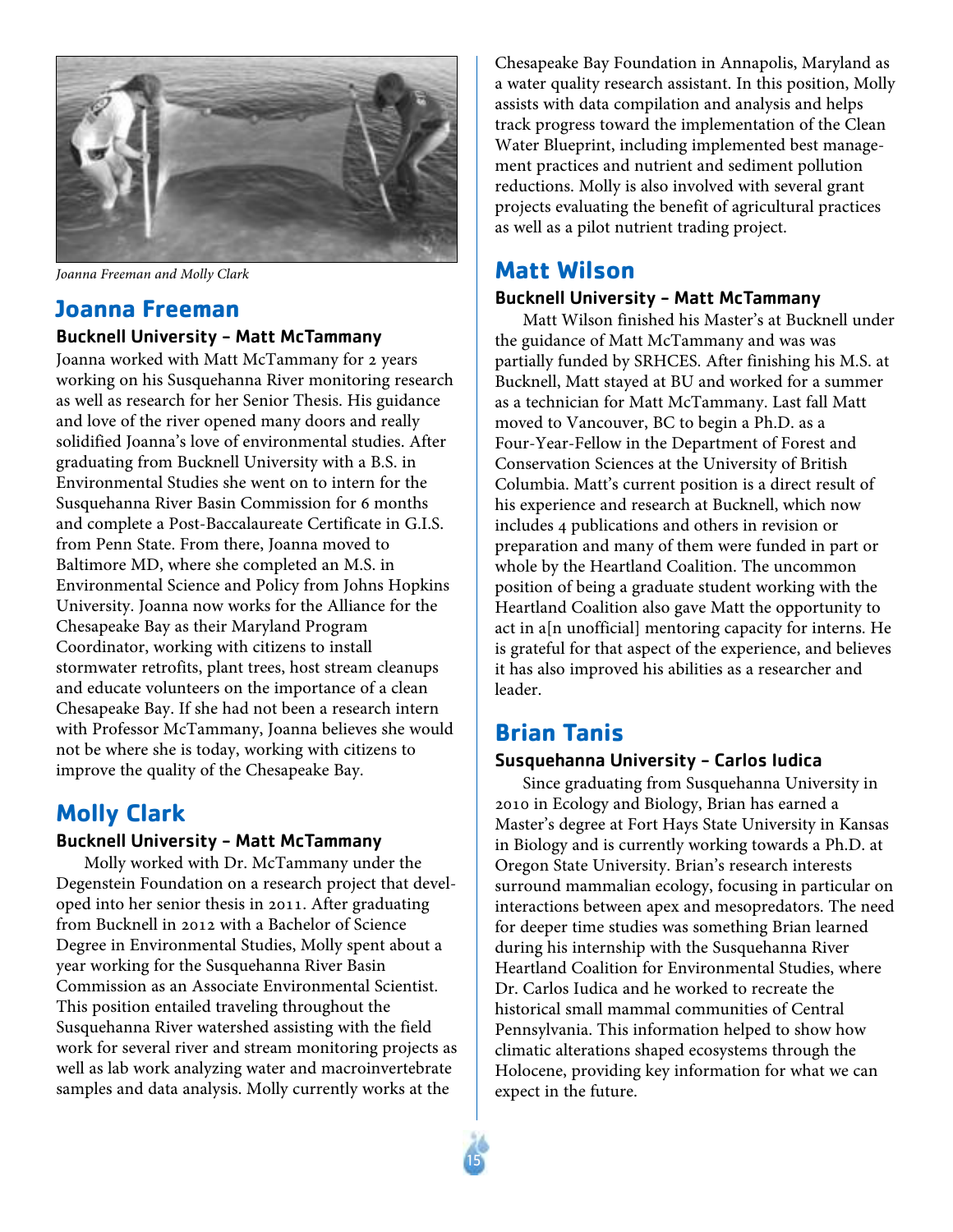### **Zebidiah Buck**

### Lycoming College - Mel Zimmerman

Zebidiah Buck interned with Mel Zimmerman from 2009-2011. The Lycoming College Clean Water Institute has more helped prepare him for professional work in the field of Biology by giving him the practical experience he needed to lead a crew in the field. As a US

Fish and Wildlife Biological Field Technician, Zeb parallels the fisheries work to restore threatened Apache Trout in the White Mountains of Arizona with the experience he



16

received with the Clean Water Institute. The field of aquatics is a broad and diverse field, one which requires experience from a myriad of approaches and that is something that the Lycoming College Clean Water Institute helped prepare Zeb for. Zeb believes the importance of actual hands-on lab and field experience is paramount now that he has been in the workforce. He quotes, "Once you have that, your choice of disciplines within biology are nearly endless."

### **Fred Rogers**

### Lycoming College - Mel Zimmerman

Fred Rogers interned for Melvin Zimmerman and the Clean Water Institute at Lycoming College for two and a half years from 2010-2013. His work with water quality testing has helped him excel in his current job as a Lab Technician/Laborer at the Tiadaghton Valley Municipal Authority which is a wastewater treatment plant located in Jersey Shore, Pennsylvania. With the ongoing focus of efficient nutrient removal from treated effluent entering the Susquehanna River, it is important for Fred to work alongside the plant operator to make any changes to the treatment process in order to maintain high nutrient removal. Optimizing the treatment process by performing lab tests helps the operator to achieve the goal of high nutrient removal which has an impact in trying to improve the poor conditions of the Chesapeake Bay.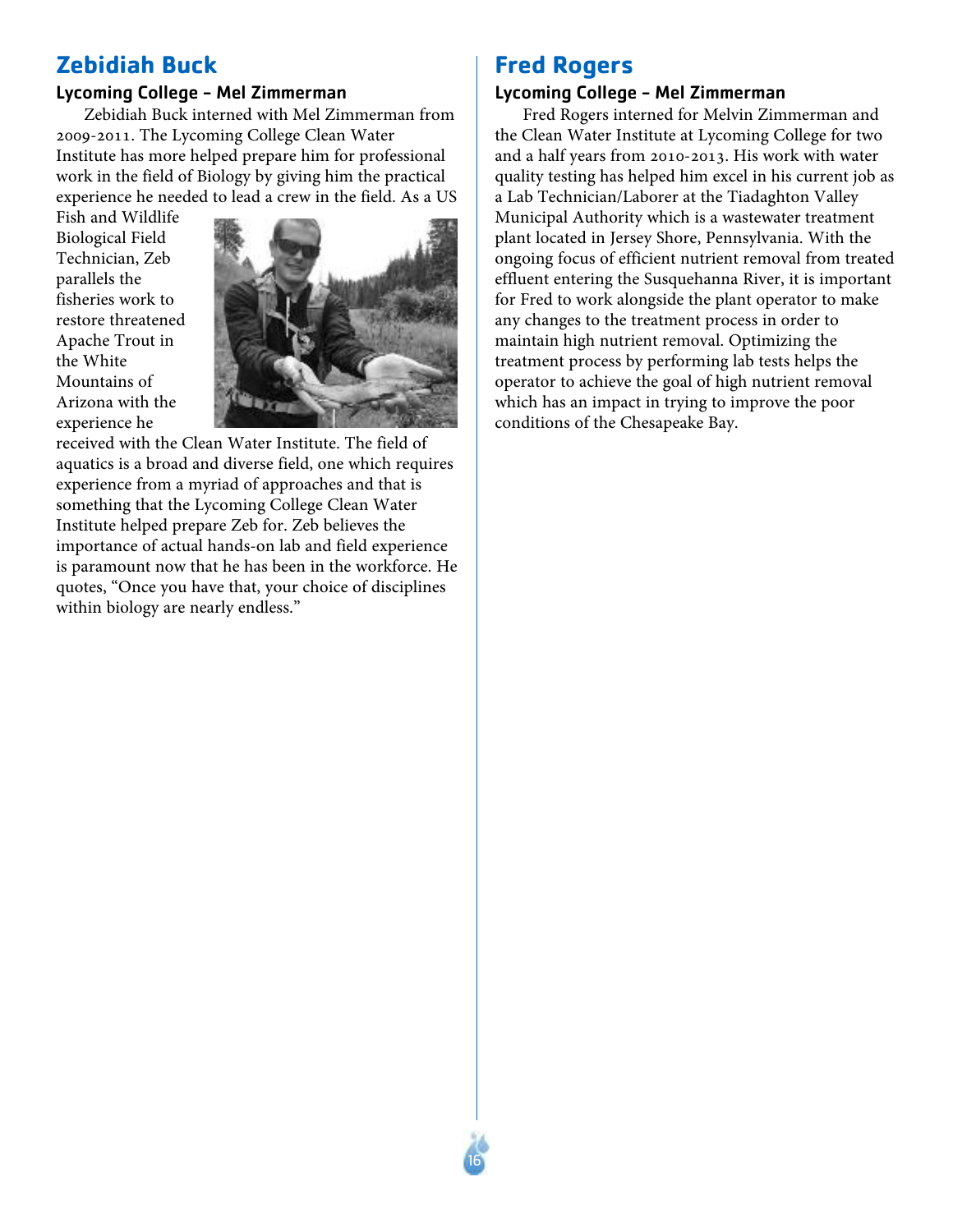# *Updates from Our Partners*

### **Geisinger Environmental Health Institute (EHI)**

The joint Geisinger-Johns Hopkins Bloomberg School of Public Health EHI, directed by Brian S. Schwartz, continues its ongoing studies in environmental epidemiology in the region. Several investigators and staff of the Geisinger Center for Health Research are involved in these studies, including Annemarie Hirsch, Agnes Sundaresan, Sherry Yan, Lisa Bailey-Davis, Joseph DeWalle, Jake Mowery, Sy Brandau, Jennifer Irving, and Dione Mercer. There are many opportunities for collaboration and student involvement in these projects and several Bucknell and Bloomsburg University students have been working with us. Much information can be found on our website at **http://www.geisinger.org/research/ centers\_departments/environmental/.**

The EHI is currently involved in four primary projects:

### • Methicillin-resistant Staphylococcus Aureus (MRSA)

This work was the PhD dissertation project of doctoral student Joan Casey, who has now completed the program. In two papers published in JAMA Internal Medicine and Environmental Health Perspectives, we found that persons living near crop fields to which swine manure had been applied had almost a 40% increased risk of infection with MRSA. Furthermore, specific molecular types of MRSA were implicated. This was the first study to link MRSA infection, rather than colonization, to agricultural practices, and the first to evaluate crop field application of manure as a possible exposure pathway.

### • Unconventional Natural Gas Development (UNGD), with funding from the National Institute of Health (NIH)

We have begun studies to evaluate potential health impacts of UNGD. We are starting with two primary health conditions, asthma and pregnancy, and a number of health outcomes for each. The asthma work is the PhD dissertation project of doctoral student Sara Rasmussen. We have funding to create exposure models using geographic information systems (GIS), and are evaluating wells, compressor stations, well flaring, and well pond size and location. We started with the DEP dataset on wells, and found

much missing data, so used PA\*IRIS and imputation to fill in missing data, to create a dataset with extensive information on location, dates of drilling, perforation, stimulation, and production, as well as well depth and production data. We worked with Skytruth in Shepardstown, WV, in the use of satellite data to identify wells that had been flared and the information on ponds. As compressor stations are a large source of air emissions and there are no existing datasets to characterize compressor stations, EHI environmental scientist Jennifer Irving led an effort in which we visited the six PADEP field offices, scanned over 5,000 documents (e.g., permits, applications, start letters), entered the data into databases, and are now cleaning the data. When all our datasets are complete, we will use GIS to evaluate how distance, phase of well development, production, and other exposure pathways may be associated with health outcomes.

We have also been doing spatial and temporal analysis of building radon levels in Pennsylvania, using PADEP's radon data from 1987 to 2013 (over 1.9 million measurements). We are evaluating how test type, test duration, building type, season, weather, geology, well water, year, UNGD, and other factors are related to building radon levels over time in the state.

### • Childhood Obesity (NIH-funded)

The prevalence of childhood overweight and obesity are high in the region and this study is trying to understand how community and healthcare system factors may be contributing. We have information on over 163,000 geocoded children from ages 2 to 18 years. We have assembled an extensive dataset of changes in community features over time from 1997 to present in four domains relevant to eating and physical activity behaviors: land use, the physical activity environment, the food environment, and the social environment. In addition to traditional biostatistical approaches, we are also using systems science approaches, including complex dynamic systems models and agent-based models.

In our first paper, published in Pediatrics, we evaluated how health conditions and their treatment could influence body mass index (BMI) trajectories over time. This first paper focused on attentiondeficit hyperactivity disorder (ADHD) and its treatment with stimulants. We found that the earlier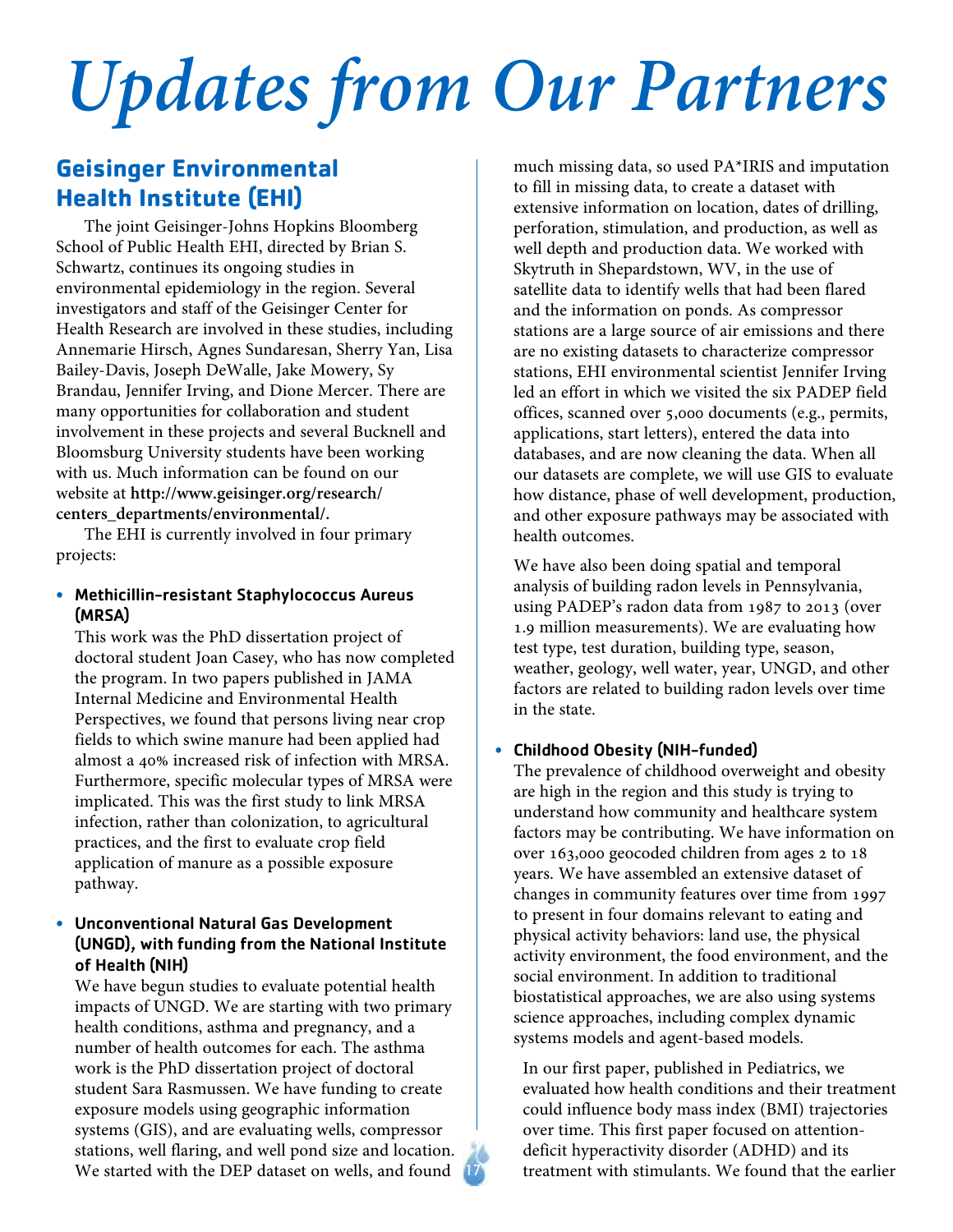in life stimulants were started and the longer the duration of stimulant treatment, the stronger were both a delay in BMI growth in early life and a rebound in BMI growth in late adolescence. ADHD itself was not a strong predictor of BMI trajectories over time. This is the first study to report that stimulant treatment for ADHD could be associated with BMI rebound, and could help to explain prior studies that reported that kids with ADHD are at higher risk for obesity as both children and adults.

• Chronic Rhinosinusitis (CRS) (NIH-funded) CRS is a disabling inflammatory condition of the upper airways, specifically the nose and sinuses. It has many links to environmental exposures, and we are studying several ways in which the environment could contribute to the onset, control, or natural history of the disease. This study is using both electronic health record data as well as primary data collection. We completed a baseline survey in which we mailed a self-administered questionnaire to over 23,000 patients, and will be following these patients over time as well as inviting some to complete sinus CT scans or sinus endoscopy. This study is funded for five years of work.

### **WKOK**

In the 2013-2014



year, Sunbury Broadcasting Corporation's Newsradio 1070 WKOK continued its coverage of environmental stories. WKOK provided an open mic to several local and statewide groups to discuss topics ranging from the state of the Susquehanna River to the impacts of Marcellus Shale natural gas drilling.

Some highlights this year included a visit from Geoff Smith of the Pennsylvania Fish and Boat Commission. He was a guest in studio on WKOK's On The Mark program with Mark Lawrence. His focus was on the smallmouth bass population in the Susquehanna River, talking about why they are declining and where anglers can find the best smallmouth bass.

Another guest familiar to On The Mark is Harry Campbell, Pennsylvania Executive Director of the Chesapeake Bay Foundation. 2014 started off with a January release of the CFB's polluted runoff report. Among many recommendations, Campbell told the audience that reducing polluted runoff is an investment for the economy, the environment and the general health of the community.

We talked several times with Reverend Dr. Leah Schade, who is a strong supporter of responsible natural gas drilling. We followed her journey as she spearheaded a group of Lutherans who took action against oil and gas companies, calling for them to be held up to standards of the Safe Drinking Water Act, the Clean Air Act and the Clean Water Act.

We also found out about some of the 'junk' in the Susquehanna River, but that there are very targeted efforts to help. Zach Stotter and Emily Robinson were featured as creators of the Susquehanna River cleanup, which brought hundreds of volunteers to the banks of the river picking up trash. In addition, boaters volunteered to help pull larger items out of the river.

WKOK also took time to highlight several environmental groups in The Valley, as well as promote many of their upcoming events. On WKOK Sunrise, our newest morning show, we talked with Erin Pierce of the Susquehanna Greenway Partnership, who promoted the paddle and pedal along the Susquehanna River. Other organizations highlighted included the Northcentral Pennsylvania Conservancy, Northumberland County Conservation District and the Responsible Drilling Alliance.

In the year ahead, WKOK will continue coverage and reporting of environmental activities and initiatives. You can hear a collection of these interviews at **wkok.com**.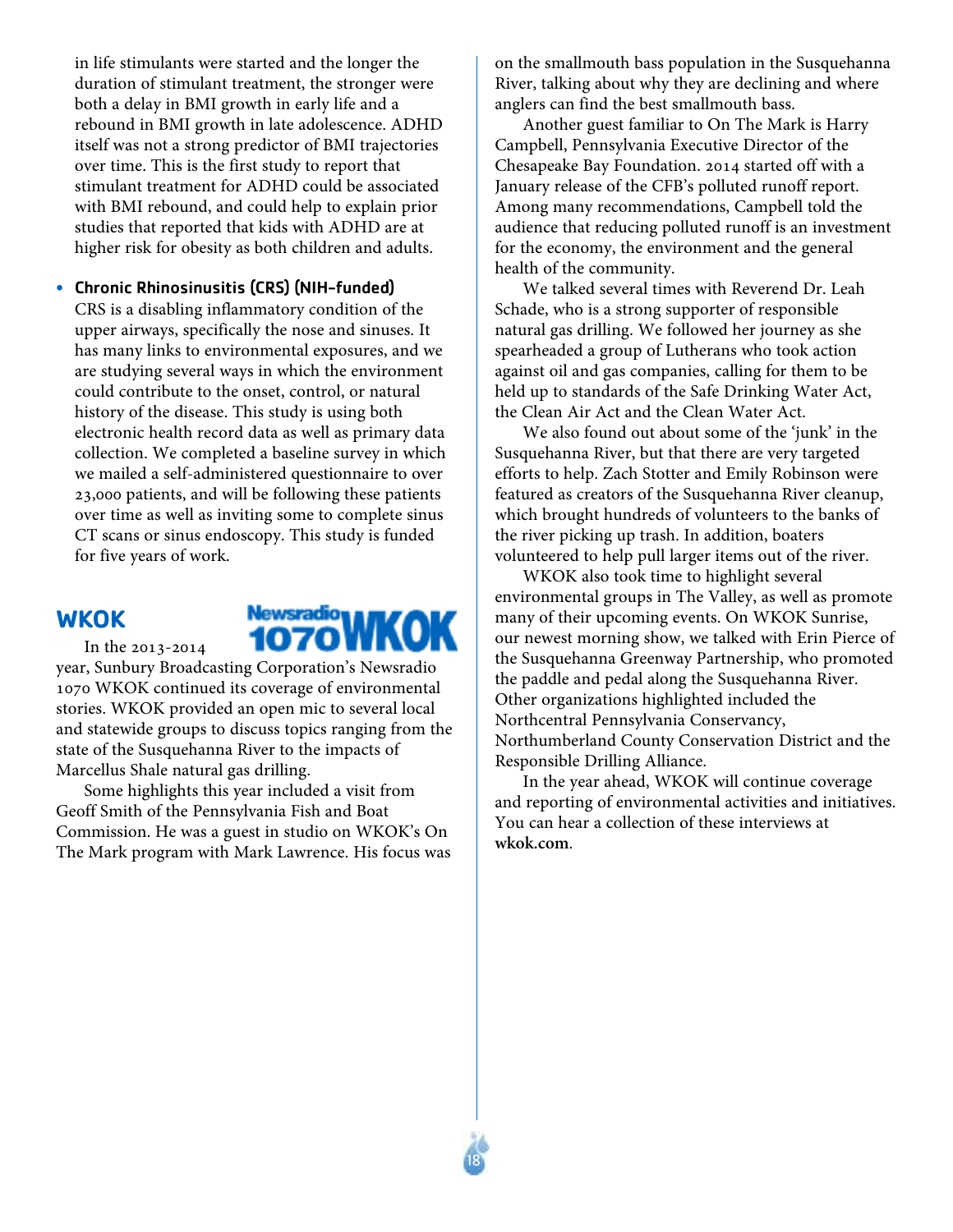

SRHCES professors and students gathered at Lycoming College this summer to share information about their research. *The summer 2014 interns presented brief summaries of their research projects. Some of the students will be continuing their research through next year while others will be wrapping up and summarizing results this fall.*